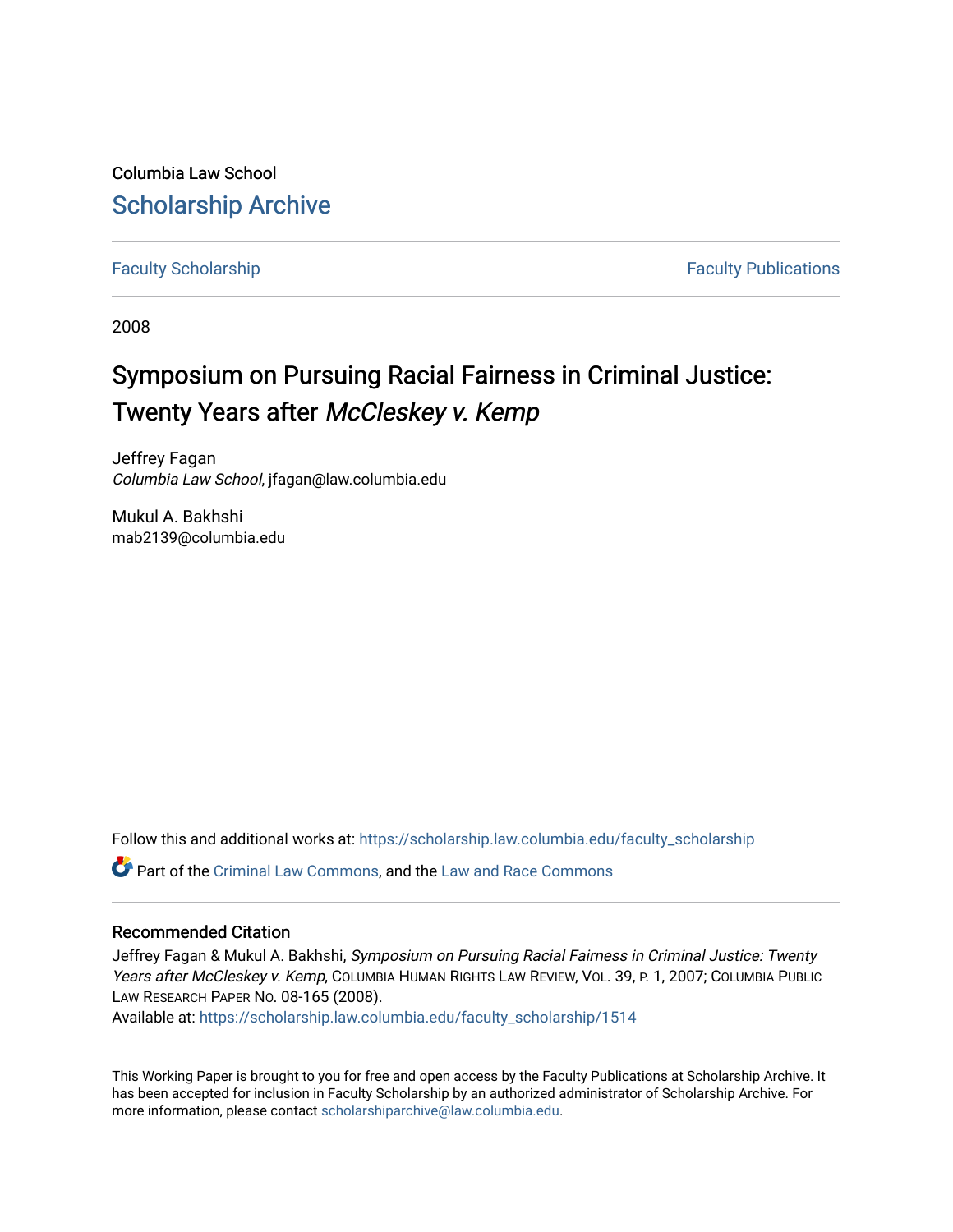# **Columbia Law School**

Public Law & Legal Theory Working Paper Group

Paper Number 08-165

# SYMPOSIUM ON PURSUING RACIAL FAIRNESS IN CRIMINAL JUSTICE: TWENTY YEARS AFTER *McCLESKEY v. KEMP*

BY:

PROFESSOR JEFFREY FAGAN COLUMBIA LAW SCHOOL

- AND -

MUKUL A. BAKHSHI COLUMBIA LAW SCHOOL

 This paper can be downloaded free of charge from the Social Science Research Network at: http://ssrn.com/abstract=1095320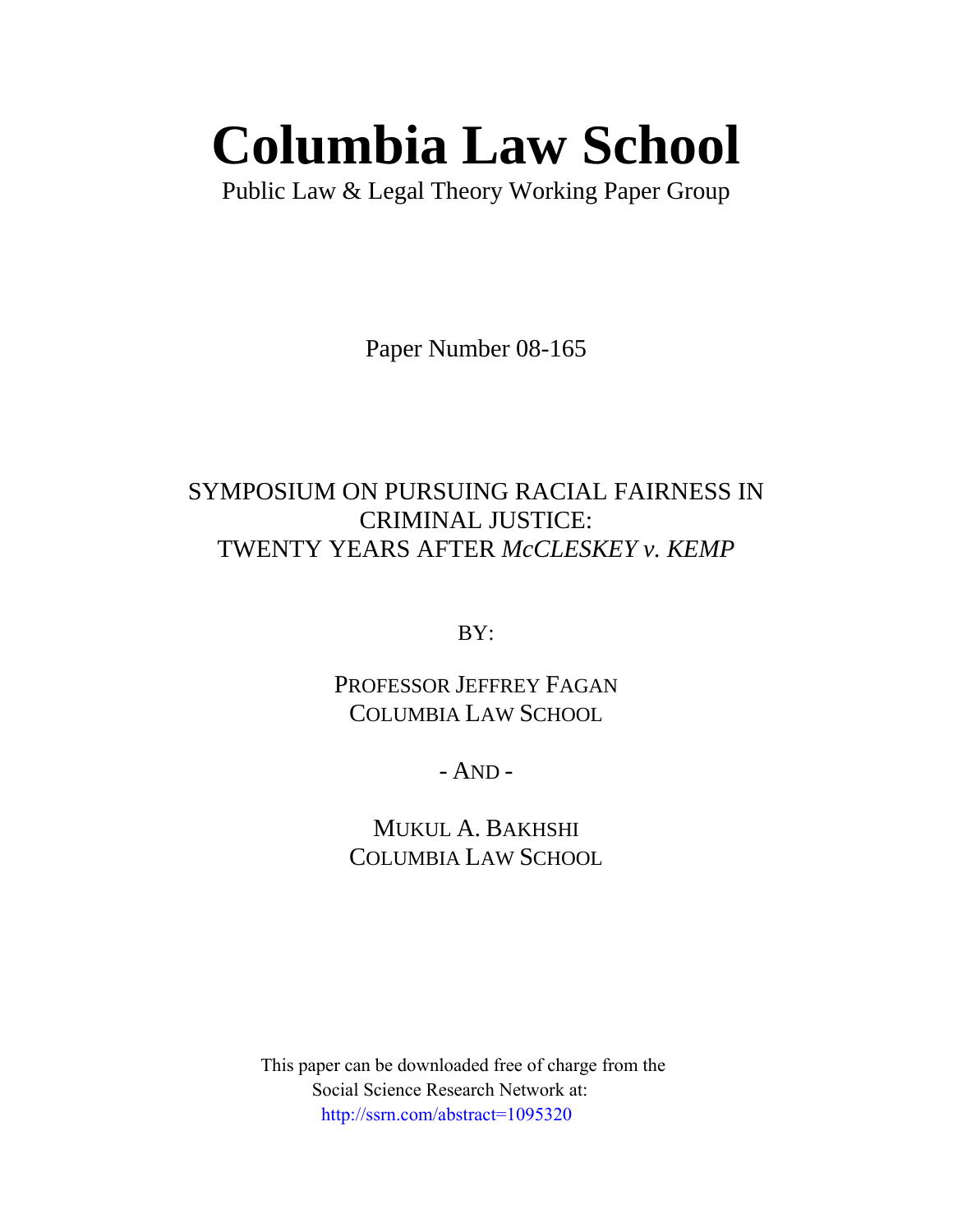# SYMPOSIUM ON PURSUING RACIAL **FAIRNESS IN CRIMINAL JUSTICE: TWENTY** YEARS AFTER MCCLESKEY v. KEMP\*

**MARCH 2-3, 2007** 

### **INTRODUCTION**

# NEW FRAMEWORKS FOR RACIAL EQUALITY IN THE CRIMINAL LAW

Jeffrey Fagan\*\*

Mukul Bakhshi\*\*\*

Professor of Law and Public Health, and Co-Director, Center for Institutional and Social Change, Columbia Law School.

This Symposium, "Pursuing Racial Fairness in the Administration of Justice: Twenty Years After McCleskey v. Kemp," was conceived and inspired by Theodore Shaw, Director-Counsel and President of the NAACP Legal Defense and Educational Fund, Inc. Ted Shaw and his staff worked with Columbia Law School Professor Jeffrey Fagan to recruit an outstanding group of scholars and activists who met on March 2-3, 2007 to hear and comment on the articles appearing in this Symposium. In addition to the authors whose work appears in this issue, many others made important contributions to the Symposium through their commentaries and presentations. These include Christina Swarns, Cathleen Price, Dean Charles Boger, Lawrence C. Marshall, Dick Burr, George Kendall, Charles Ogletree, Kendall Thomas, Bryan Stevenson, Steven Hawkins, Wayne McKenzie, State Senator Rodney Ellis, David Singleton, and Gara LaMarche. We are grateful to all of them for their invaluable contributions.

J.D. candidate, Columbia Law School.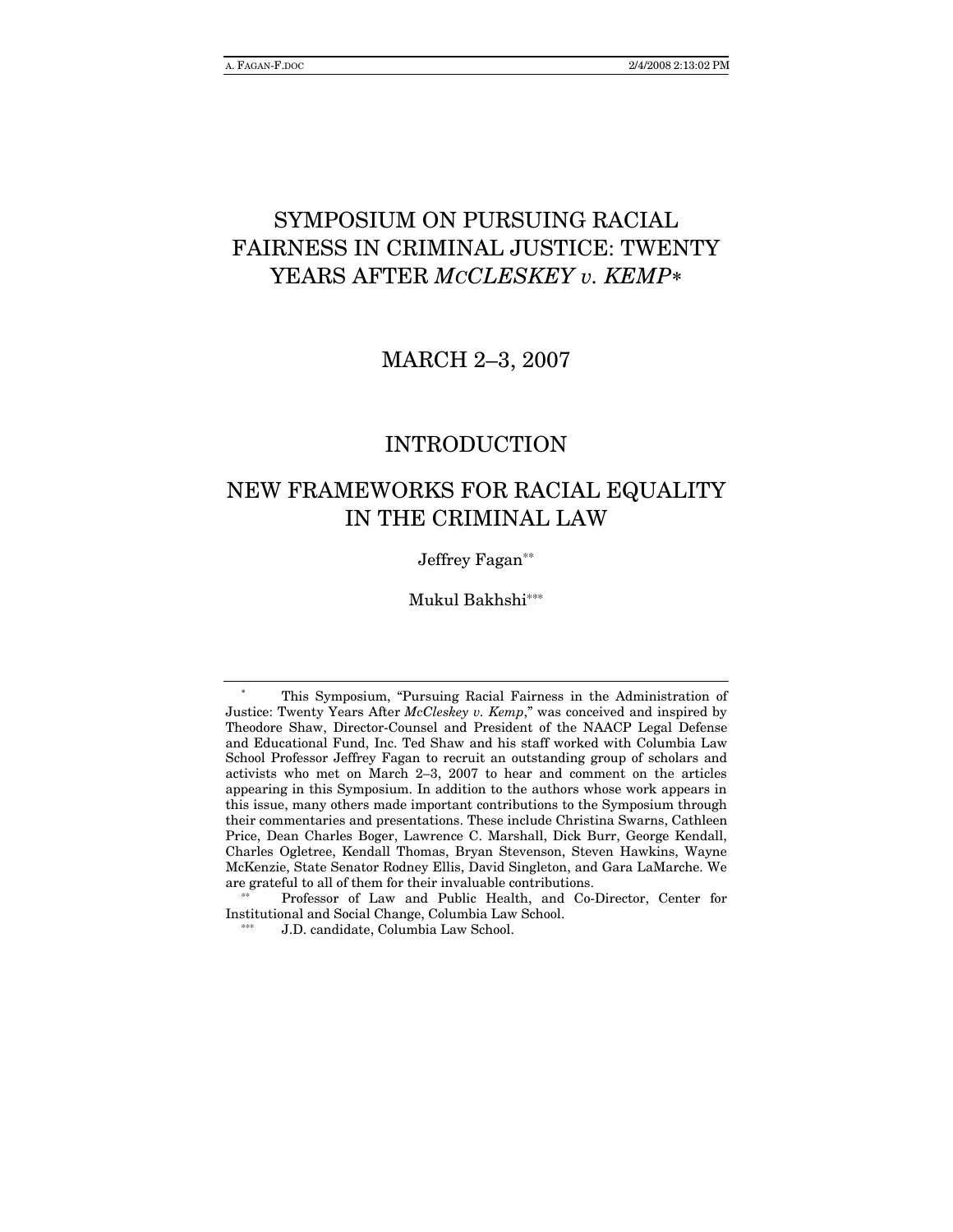$\overline{2}$ 

#### COLUMBIA HUMAN RIGHTS LAW REVIEW  $[39:1]$

#### I. A SOMBER ANNIVERSARY

This year marked the twentieth anniversary of the U.S. Supreme Court's decision in *McCleskey v. Kemp*, a case whose ramifications for the pursuit of racial equality within criminal justice are still felt today. McCleskey set an impossibly high bar for constitutionally-based challenges seeking fundamental racial fairness in capital punishment. The McCleskey court avoided the "racial blindsight", or color-blindness, that characterizes much contemporary civil rights and criminal justice jurisprudence.<sup>2</sup> Instead, the Court embraced the reality that prosecutors craft pretextual, race-neutral explanations for selective prosecutions of death sentences, as well as compelling evidence of the racially skewed and biased patterns of their aggregate decisions.<sup>3</sup> But the McCleskey decision went even further: it created a jurisprudential climate that shifted and increased the burden on defendants seeking constitutional relief from discriminatory and biased decisions at every step of the criminal justice process, from arrest to conviction and punishment.

McCleskey had two intersecting messages, and the consequences of each fell squarely on the backs and bodies of African Americans in the criminal justice system. First, McCleskey demanded a showing of specific racial animus even when defendants could show a strong pattern and practice of discrimination in discretionary decisions by prosecutors and other legal actors.<sup>4</sup> In the McCleskey briefs, Professor David Baldus and his colleagues provided strong empirical evidence of the racially discriminatory pattern of death sentencing in Georgia during the years between the reinstatement of capital punishment in 1973, upheld in Gregg v. Georgia in 1976, and 1979. Baldus et al. identified systemic racial disparities in the decision to seek the death penalty and in the decision by juries to

McCleskey v. Kemp, 481 U.S. 279 (1987) (affirming death sentence and 1. holding that evidence of racial disparity in death penalty cases was insufficient to prove a violation of the Equal Protection Clause or the Eighth Amendment).

Andrew Taslitz, Racial Blindsight: The Absurdity of Color-Blind 2. Criminal Justice, 5 Ohio St. J. Crim. L. (forthcoming 2007) (manuscript at 3-4, on file with author) (discussing the judicial aversion to race-specific analyses in constitutional criminal law and explaining how the psychological phenomenon of racial blindsight causes people to be blind to the existence of racial biases in society while at the same time subconsciously aware that these biases exist).

McCleskey, 481 U.S. at 314. 3.

Id. at 292-93.  $\overline{4}$ .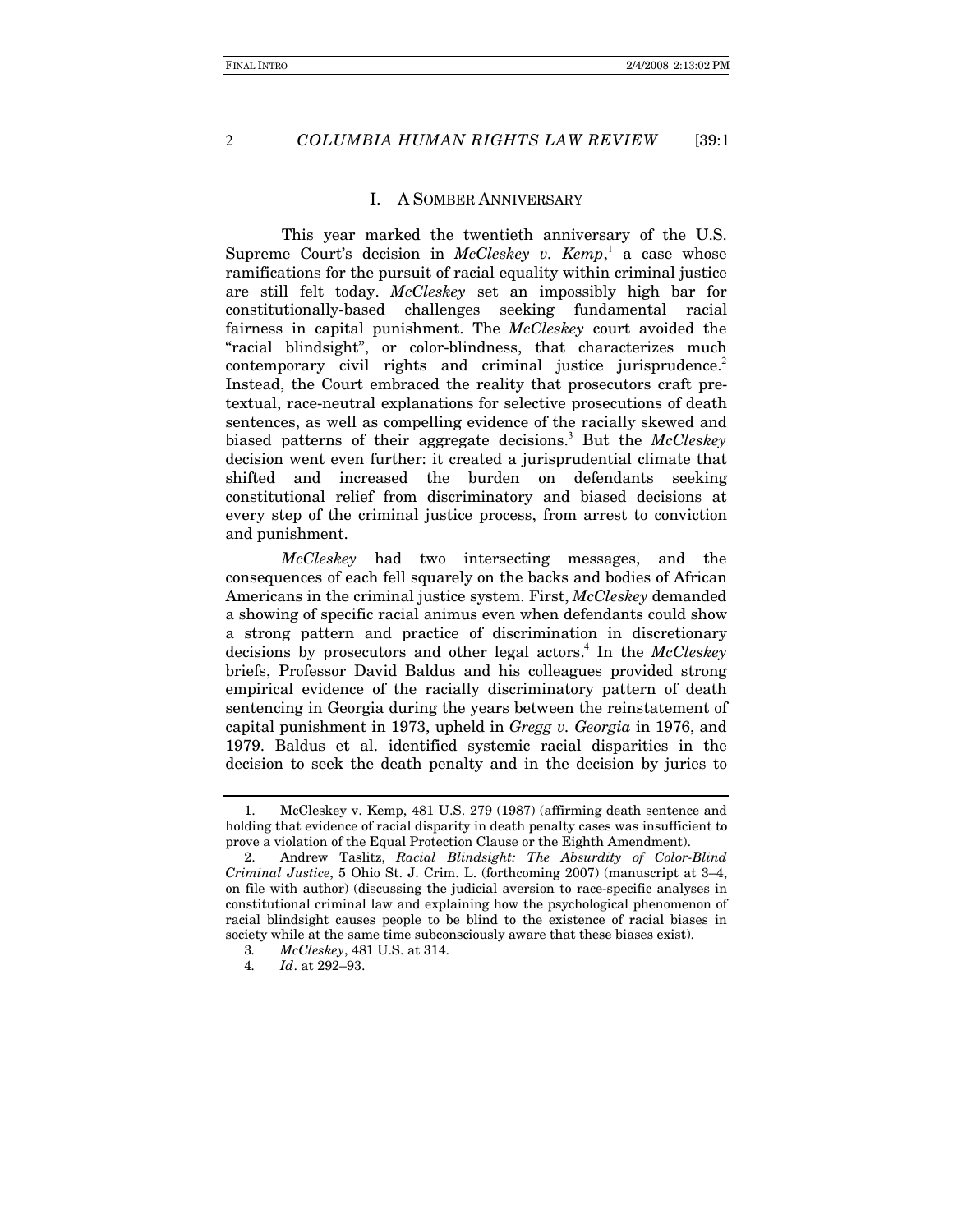### *INTRODUCTION*

 $\overline{3}$ 

return capital verdicts: defendants who killed whites were 4.3 times more likely to receive a death sentence than those who killed African Americans.<sup>5</sup>

Even while accepting the Baldus research as correct, however, the high court rejected Warren McCleskey's Equal Protection claim. As Justice Powell stated, "To prevail under the Equal Protection Clause, McCleskey must prove that the decisionmakers in his case acted with discriminatory intent." Of course, absent some type of indiscreet comment by a prosecutor or judge that provides "smoking-gun" proof of discriminatory intent, the evidentiary threshold required by McCleskey was then and still is virtually insurmountable. Moreover, the insertion of an individualized intent requirement freed the state of responsibility for racially disparate outcomes resulting from the historical legacy of racial oppression and from unconscious racial biases.

The second prong of *McCleskey* gained less attention but was equally pernicious. The Court said it would tolerate errors in criminal justice, without acknowledging their prevalence, their possible consequences, their racial skew, or other biases in the patterns of error. Even when death is the outcome, the Court accepted the prospect of error: "There can be 'no perfect procedure for deciding in which cases governmental authority should be used to impose death."<sup>8</sup> Thus, the Court decided that structural imperfections, however racially skewed they may be, were not just inevitable, but were a necessary evil to preserve capital punishment. Banking on a "super due process" safety net to regulate and prevent racially skewed decisions, the McCleskey court dismissed the demand for perfection and fairness, even when the consequences of error are death. "Given these safeguards already inherent in the imposition

<sup>5.</sup> Baldus collected data on every death sentence in Georgia from 1973 to 1979, and statistically controlled for 39 non-racial variables such as the defendant's age, criminal record, motives, and mode of killing, to determine the race-specific probability of receiving a death sentence. See David C. Baldus et al., Equal Justice and the Death Penalty: A Legal and Empirical Analysis 319–20  $(1990)$  [hereinafter *Baldus Study*]. These racial biases in Georgia persist today, as revealed in a recent series on the administration of the death penalty in Georgia, published in the Atlanta Journal-Constitution. See Bill Rankin et al., An AJC Special Report; A Matter of Life or Death: Death Still Arbitrary, Atlanta J. Const., Sept. 23, 2007, at A1.

McCleskey, 481 U.S. at 279. 6.

Id. at 313 (quoting Zant v. Stephens, 462 U.S. 862, 884 (1983)). 7.

<sup>8.</sup>  $Id.$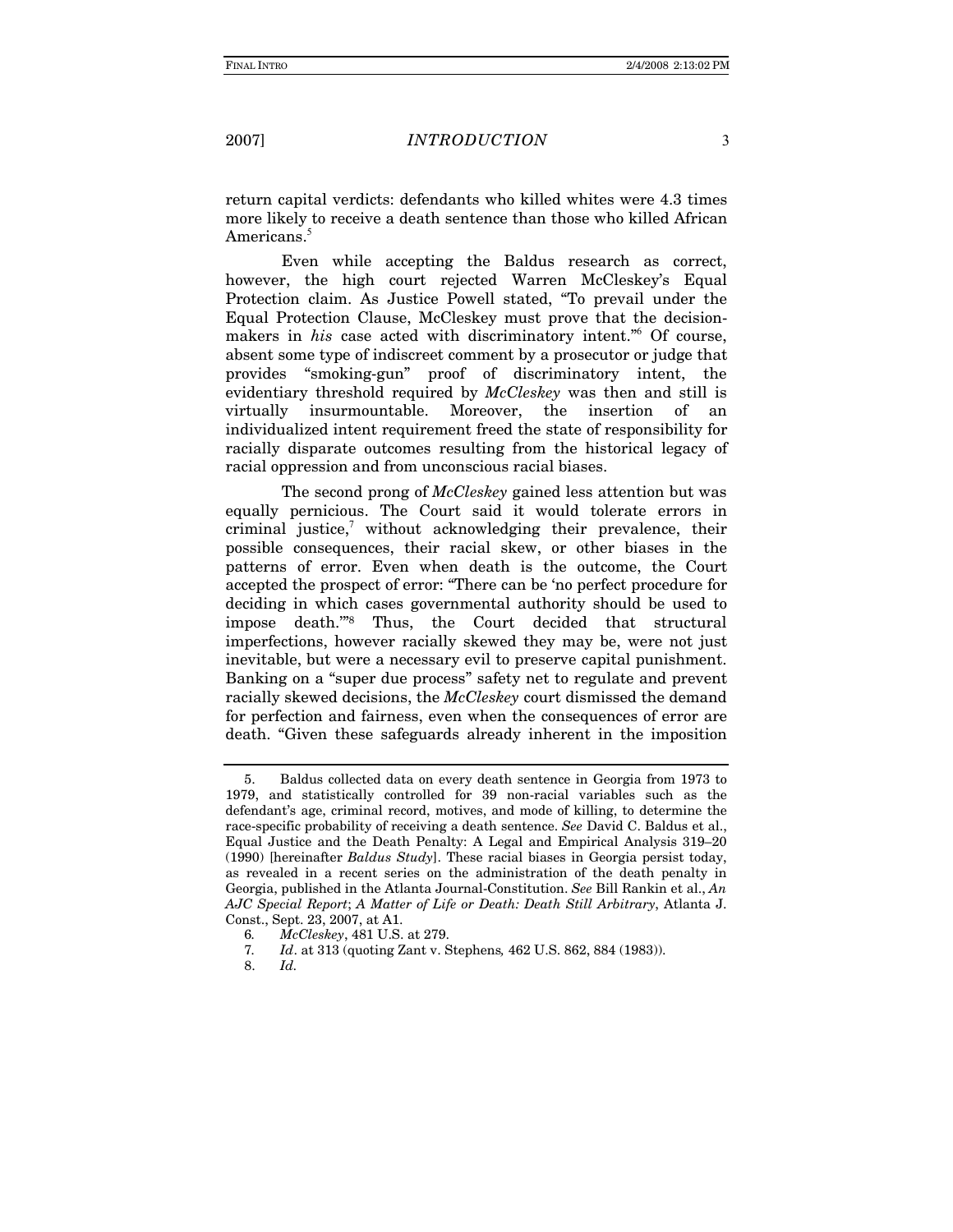$\overline{4}$ 

#### COLUMBIA HUMAN RIGHTS LAW REVIEW  $139:1$

and review of capital sentences, the dissent's call for greater rationality is no less than a claim that a capital punishment system cannot be administered in accord with the Constitution."

The Court then invoked a form of "racial blindsight" by declaring that Eighth Amendment challenges based on claims similar to McCleskey's were so elastic that they could extend to other variables like facial characteristics or physical arbitrary attractiveness: "The Constitution does not require that a State eliminate any demonstrable disparity that correlates with a potentially irrelevant factor in order to operate a criminal justice system that includes capital punishment.<sup>510</sup> In essence, the Court held that it would not find a constitutional violation because it would jeopardize not just capital punishment, but the functioning of the criminal justice system:

> McCleskey's claim, taken to its logical conclusion, throws into serious question the principles that underlie our entire criminal justice system. . . . Thus, if we accepted McCleskey's claim that racial bias has impermissibly tainted the capital sentencing decision, we could soon be faced with similar claims as to other types of penalty.<sup>11</sup>

Rather than confront the difficult issues raised by the disparate racial impact of sentencing, and the wholesale reconsideration of the criminal justice policies that would ensue, the Court chose to tolerate widespread errors and racial disparities, finding no offense to the Constitution in these patterns. In so doing, the McCleskey Court reified the institutional norms and structural biases that sustain racial imbalances in all stages of the criminal law.

The McCleskey Court, in refusing to consider the impact of race on juror and prosecutorial decisions, allowed these norms, preferences, and biases to play a significant role in sentencing without any constitutional remedy.<sup>12</sup> One consequence of racially

<sup>9.</sup> Id. at 315 n.21.

<sup>10.</sup> Id. at 319.

<sup>11.</sup> Id. at 314-15.

<sup>12.</sup> The institutionalization of preferences and biases into the everyday practices of a prosecution office that often sought the death penalty was revealed by the public disclosure of a training video from 1986 that described in detail techniques for discriminating in jury selection, including maintenance of a running tally of the race of the venire panel and the invention of pre-textual reasons for exercising peremptory challenges. The tape, created by then-assistant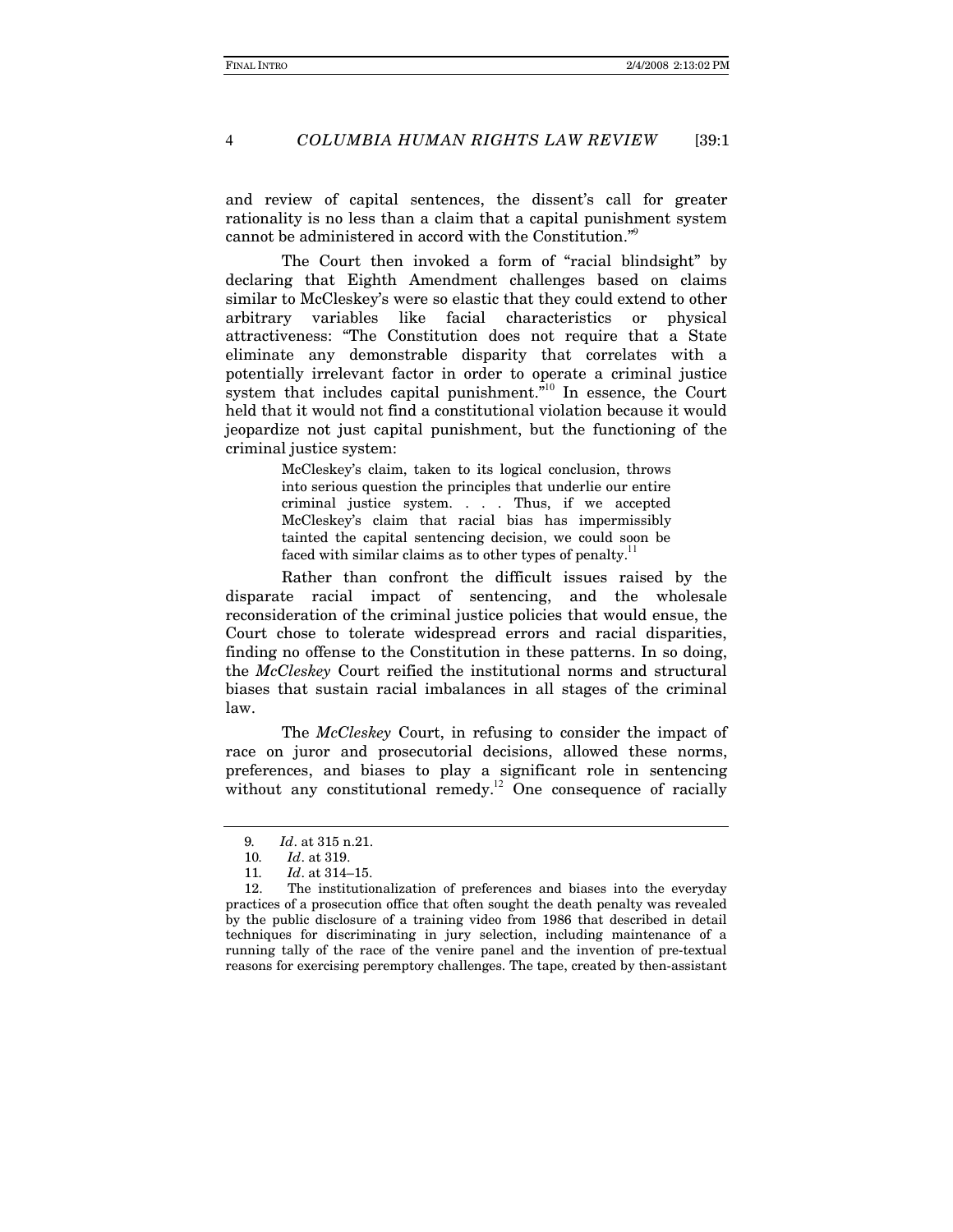### **INTRODUCTION**

"cleansed" juries is a significantly greater likelihood of death verdicts for African Americans.<sup>13</sup> Professor Jennifer Eberhardt and colleagues used experimental methods to expose the moving parts of this process. Re-analyzing the Baldus database of Philadelphia-area  $\alpha$  death-eligible cases,<sup>14</sup> this study shows that among cases with a black defendant and white victim, 57.5% of 'stereotypically black' defendants received death sentences in comparison to 24.4% of defendants with less stereotypically black features.<sup>15</sup> When both the defendant and victim were African-American, however, there was no statistical disparity in death sentences attributable to the racial features.<sup>16</sup> The cascades of black incarceration and other visible manifestations of increased black presence in criminal justice institutions<sup>17</sup> may have created an assumption of black criminality that leads prosecutors and jurors to be especially punitive.

district attorney Jack McMahon of the Philadelphia County District Attorney's Office, included such statements as: "Let's face it, . . . there's the blacks from the low-income areas[,] . . . you don't want those people on your jury." Notes from one of the lawyers present at the jury selection training program—conducted by another prosecutor several years after the videotaped training-disclosed that prosecutors were again taught such things as, "The ideal jury, 12 Archie Bunkers, will convict on little evidence." See David C. Baldus et al., The Use of Peremptory Challenges in Capital Murder Trials: A Legal and Empirical Analysis, 3 U. Pa. J. Const. L. 3 (2001) (studying the use of peremptory challenges by prosecutors and defense counsel in Philadelphia County, Pennsylvania; using the tape to help define the groups of venire persons targeted). Baldus et al. showed that during 23 homicide prosecutions, the trial prosecutor struck black jurors 3.3 times more frequently than white jurors, and 10 times more frequently in the case actually before the court.  $Id.$  at 58. This study also reported a statistically significant relationship between the racial composition of Philadelphia death penalty juries and the disproportionate rate at which these juries were sentencing African-American defendants to death. Id. at 84-95.

13. Id. at 84-95.

Jennifer L. Eberhardt et al., Looking Deathworthy: Perceived 14. Stereotypicality of Black Defendants Predicts Capital-Sentencing Outcomes, 17 Psychol. Sci. 383, 384 (2006) (analyzing data from the study published by David C. Baldus et al., Racial Discrimination and the Death Penalty in the Post-Furman Era: An Empirical and Legal Overview, With Recent Findings from Philadelphia, 83 Cornell L. Rev. 1638 (1998), (showing the importance of stereotyped racial features in jurors' attributions of culpability and "deathworthiness")).

15. Eberhardt et al., id. at 385.

16. Id. at 385.

17. See Marc Maurer, Race to Incarcerate 118–26 (2d ed. 2006) (identifying sources of exponential growth in the U.S. prison population and offering explanations for disparities in imprisonment of African Americans); Michael Tonry, Malign Neglect: Race, Crime and Punishment in America 28-31, 49-68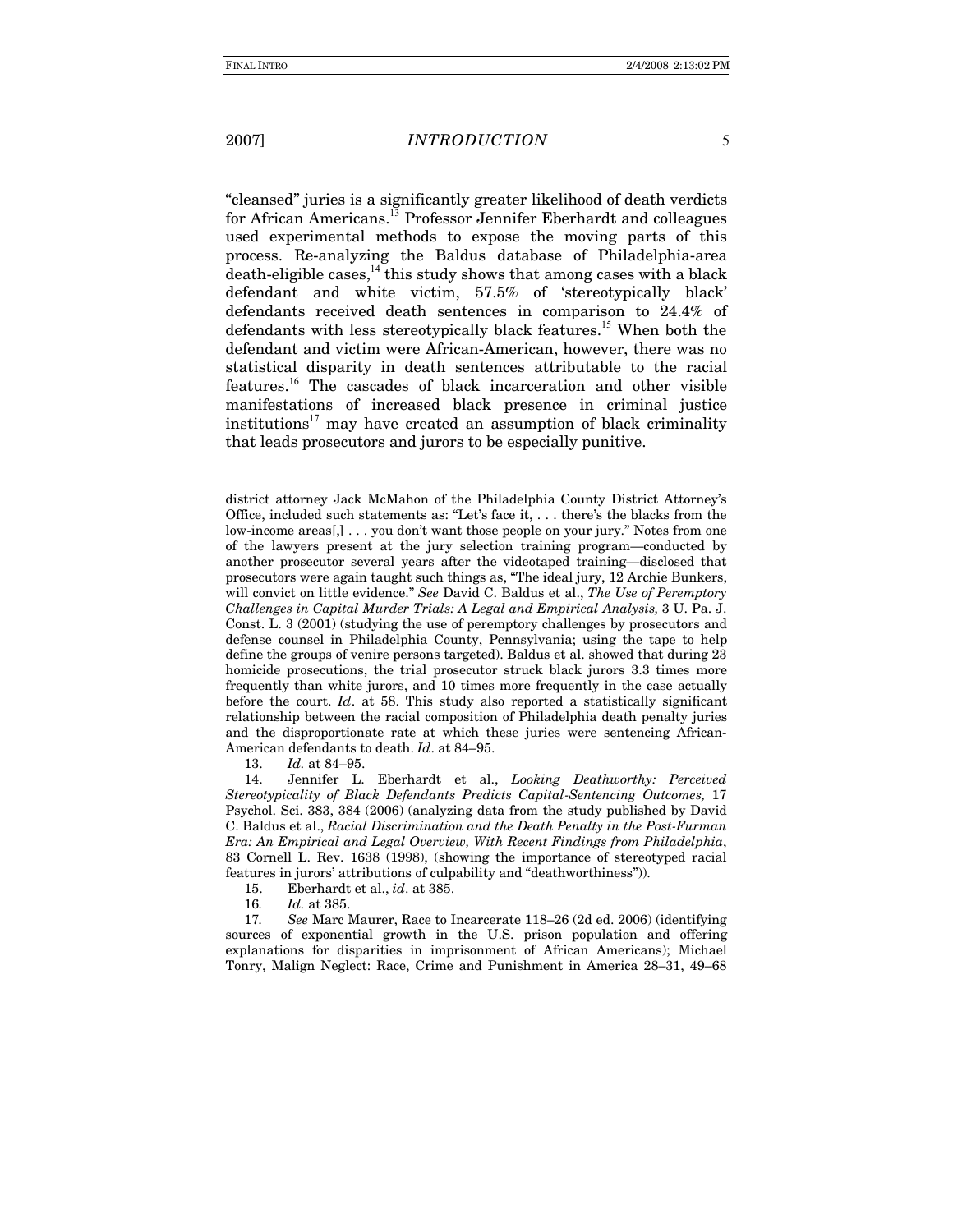#### COLUMBIA HUMAN RIGHTS LAW REVIEW  $139:1$

The racial skew in death verdicts reflects in no small part the accumulation of selective prosecutions and the systematic application of discretion freed from constitutional regulation and oversight. But there also are structural features of criminal law and criminal justice that adversely affect African Americans and other racial and ethnic minorities. Animated by the War on Drugs, the racialized selectiveenforcement of drug laws and the structured sentencing practices in these laws are primary forces in the production of large racial disparities in incarceration.<sup>18</sup> The costs of the War on Drugs, with its harsh sentencing regimes, largely fall on minority communities and bolster societal stereotypes of minority criminality. Although whites have higher rates of drug use, three-fifths of drug offenders imprisoned in 1998 were African-American.<sup>19</sup> That result partly occurs because of the vicious cycle of increased police enforcement and incarceration that is concentrated largely in poor, predominantly minority neighborhoods.<sup>20</sup> "Incarceration begets more incarceration, and incarceration also begets more crime, which, in turn, invites more aggressive enforcement, which then resupplies incarceration."<sup>21</sup> In New York City, for instance, the adoption of "zero tolerance" policies and aggressive police patrol initiatives like "Operation Condor," which involved the use of police overtime for buy-and-bust operations in primarily minority neighborhoods, have accelerated minority imprisonment at a time of declining crime rates.<sup>22</sup>

<sup>(1996) (</sup>examining the causes of racial disparities in the criminal justice system and showing the centrality of drug sentencing statutes to the growth of the U.S. prison population).

<sup>18.</sup> See Tonry, supra note 17, at 81-83. See also R. Richard Banks, Beyond Profiling: Race, Policing, and the Drug War, Stan. L. Rev. (forthcoming 2008); Steven Wu, The Secret Ambition of Racial Profiling, 115 Yale L.J. 491, 498 (2005); David J. Harris, Profiles in Injustice: Why Racial Profiling Cannot Work 12 (2002); William J. Stuntz, Race, Class and Drugs, 98 Colum. L. Rev. 1795 (1998); Jeffrey Fagan et al., Reciprocal Effects of Crime and Incarceration in New York City Neighborhoods, 30 Fordham Urb. L. J. 1551 (2003); Randall Kennedy, Race, Crime and Law (1997).

Dorothy E. Roberts, The Social and Moral Cost of Mass Incarceration 19. in African American Communities, 56 Stan. L. Rev. 1271, 1275 (2004).

<sup>20.</sup> Fagan et al., supra note 18. See also Leonard Saxe et al., The Visibility of Illicit Drugs: Implications for Community-Based Drug Control Strategies, 91 Amer. J. Pub. Health 1987, 1991 (2001) (showing few differences in drug selling between whites and non-whites, but greater police enforcement in poorer and more disadvantaged neighborhoods).

Id. at 1554. 21.

<sup>22.</sup> Id. at 1563-66.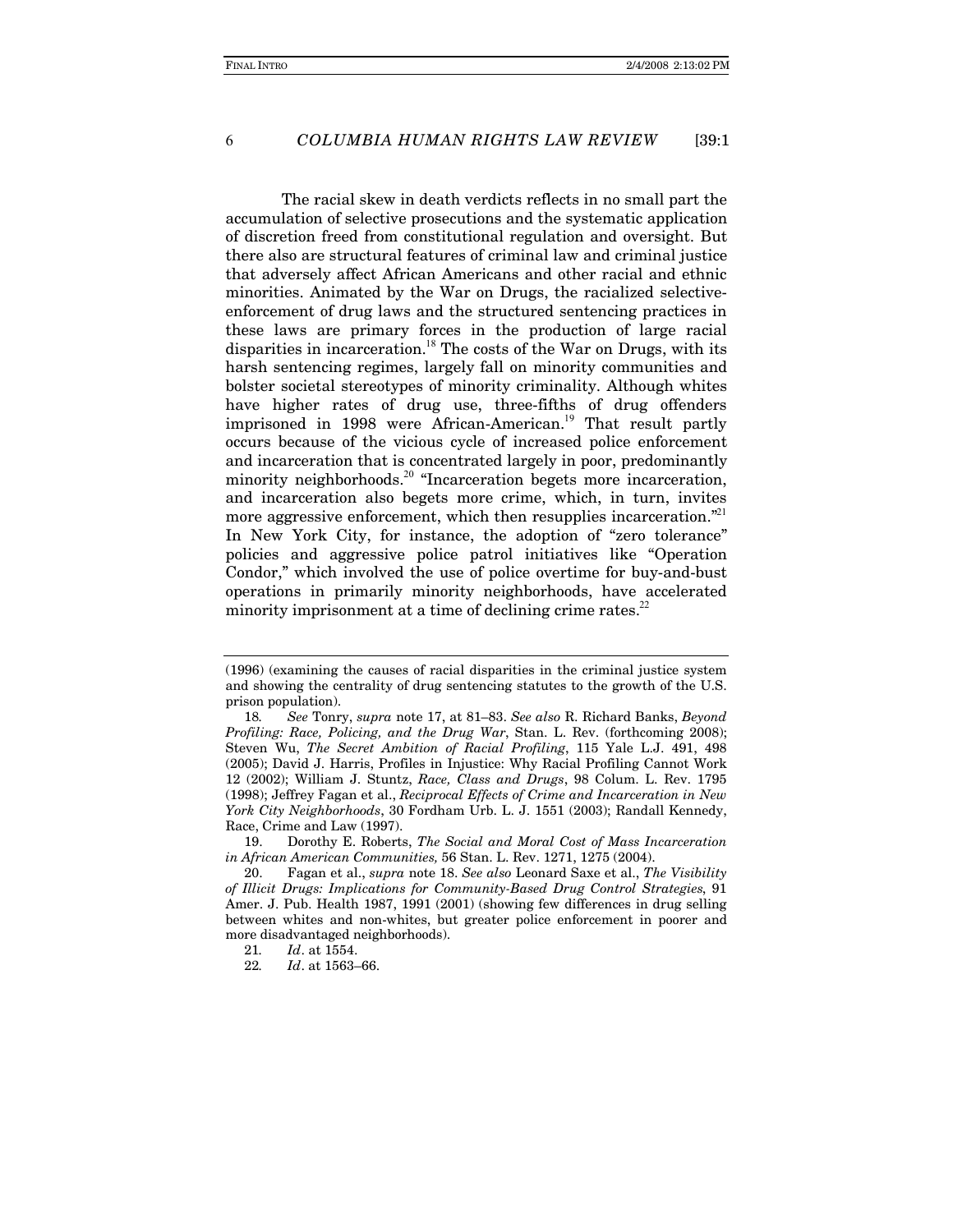### **INTRODUCTION**

We see today these legacies of McCleskey in drug enforcement and incarceration, as well as on death row. African Americans and Hispanics are more likely to be stopped by the police, and searched and arrested if stopped.<sup>23</sup> African Americans are overrepresented in prisons relative to the rate at which they commit crime.<sup>24</sup> Their sentences are longer, reflecting sentencing laws which, in most states, mandate long spells of incarceration for violent crimes and drug offenses with little room for modifications or exceptions in individual circumstances.<sup>25</sup> For capital crimes, they are more likely to receive the death penalty.<sup>26</sup> In fact, the racial disparities in the

25. Tonry, *supra* note 17, at 41–44.  $\overline{7}$ 

See, e.g., Matthew R. Durose et al., U.S. Dep't of Justice, Bureau of 23. Justice Statistics, Contacts Between Police and the Public, 2005 1 (2005), http://www.ojp.usdoj.gov/bjs/pub/pdf/cpp05.pdf (finding that for the period 2002– 05. Hispanics and blacks were more likely to be searched than whites at a traffic stop). See also Andrew Gelman et al., An Analysis of the NYPD's Stop-and-Frisk Policy in the Context of Claims of Racial Bias, 102 J. Am. Stat. Ass'n 803 (2007) (finding that persons of African and Hispanic descent were subject to more pedestrian stops by New York police officers than whites even after controlling for precinct variability and race-specific estimates of crime participation).

<sup>24.</sup> Becky Pettit & Bruce Western, Mass Imprisonment and the Life Course: Race and Class Inequality in U.S. Incarceration, 69 Am. Soc. Rev. 151 (2004). See also Alfred J. Blumstein, On the Racial Disproportionality of U.S. Prison Populations, 73 J. Crim. L. & Criminology 1259 (1982) (reporting higher incarceration rates for African Americans based on comparisons of ratio of racespecific clearance rates to race-specific incarceration rates); Alfred Blumstein, Race and Criminal Justice, in America Becoming: Racial Trends and Their Consequences, Volume II (Neil Smelser et al. eds., 2001).

<sup>26.</sup> See, e.g., John Donohue, Capital Punishment in Connecticut, 1973-2007: A Comprehensive Evaluation from 4,600 Murders to One Execution 1 http://apublicdefender.com/wp-content/uploads/2007/12/34239635.pdf;  $(2007)$ . Raymond Paternoster et al., Justice by Geography and Race: The Administration of the Death Penalty in Maryland, 1978–99, 4 Margins 1 (2004) (using multivariate regression analysis to show racial preferences for white-victim homicides in death-seeking by prosecutors in Maryland based on analysis of 1,311 death-eligible cases from 1978 to 1999). Prosecutors filed death notices in 353 of the 1.311 death-eligible cases, which were 21.85% of the state's 6000 murders during the study interval. *Id.* at  $18-20$ . Death notices were withdrawn in 140 cases. *Id.* at 20. White-victim cases accounted for 44% of the death-eligible cases, but accounted for 66% of the death notices. Id. at 25. Of the 76 cases concluding in a death sentence, 80% were white-victim cases. Id. Prosecutors filed death notices 2.5 times more often for white-victim cases than black-victim cases; death sentences were more than five times more likely in white-victim homicides. Id. at 26. After controlling for offense, offender, victim and county characteristics, Paternoster et al. showed that prosecutors filed death notices 1.7 times more often against defendants who were accused of murdering a white victim. Id. at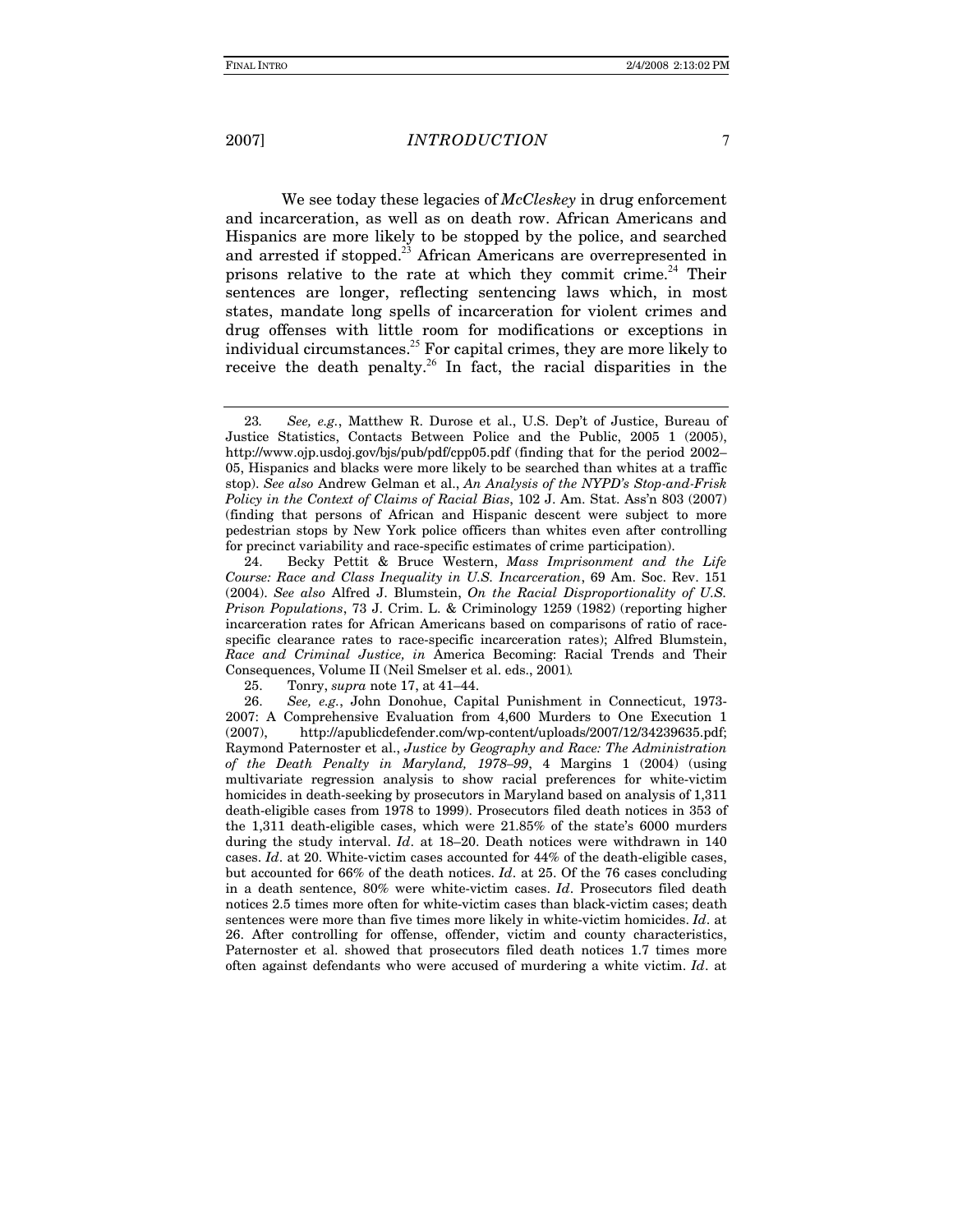#### COLUMBIA HUMAN RIGHTS LAW REVIEW  $139:1$

selection of cases for capital prosecution are no less today than they were nearly three decades ago during the *Baldus Study* in Georgia that was part of the McCleskey challenge.<sup>27</sup> Not only are African Americans convicted of killing whites more likely to be selected for capital prosecution, they are more likely to be executed if they kill a white person than if they kill someone of another race.<sup>28</sup> We now know the serious consequences of these disparities: the same racial factors that underlie disparities in death sentencing—interracial homicides committed by black defendants and the ratios of blackvictim and white-victim homicides—also are implicated in the production of the very high rate of reversals in death sentences.<sup>29</sup>

The harsher treatment of African Americans and other racial and ethnic minorities cannot be dismissed solely as a matter of racial differentials in crime rates. Modern empirical research shows that these differences persist more as a matter of selective enforcement

David Jacobs, Zhenchao Qian, Jason Carmichael, and Stephanie L. 28. Kent, Who Survives on Death Row? An Individual and Contextual Analysis, 72 Amer. Soc. Rev. 610 (2007) (showing statistically that African Americans convicted of killing whites are more likely than other murderers to receive a death sentence and more likely to be executed, and that African Americans on death row for killing nonwhites are less likely to be executed than other condemned prisoners).

29. James S. Liebman et al., A Broken System, Part II: Why There Is So Much Error in Capital Cases, and What Can Be Done About It at 2 (2002), http://www2.law.columbia.edu/brokensystem2/report.pdf (showing that 68% of all death sentences between 1973 and 1995 were reversed due to serious errors, and using multivariate regression analysis to show that the reversal rates are higher in states where the ratio of white homicide victims to black homicide victims is higher; the same analysis showed that reversal rates are higher in states that have a larger black population). See also Andrew Gelman et al., A Broken System: The Persistent Patterns of Reversals of Death Sentences in the United States, 1 J. Emp. Legal Studies 209, 209 (2004).

<sup>37.</sup> Black defendants who kill white victims were more than twice as likely to receive death notices, 2.5 times more likely to be sentenced to death, and 3.6 times more likely to be executed compared to black defendants who kill black victims. Id.; see also Michael Millemann & Gary Christopher, Preferring White Lives: The Racial Administration of the Death Penalty in Maryland, 5 U. Md. L.J. Race, Religion, Gender & Class 1 (2005) (explaining the significance of the Paternoster dataset in highlighting the racially discriminatory application of the death penalty in Maryland); Rankin et al., *supra* note 5.

<sup>27.</sup> See David C. Baldus et al., Race and Proportionality Since McCleskey v. Kemp (1987): Different Actors with Mixed Strategies of Denial and Avoidance, 39 Colum. Hum. Rts. L. Rev. 143, 160-61 (2007); Rankin et al., supra note 5; Paternoster et al., *supra* note 26.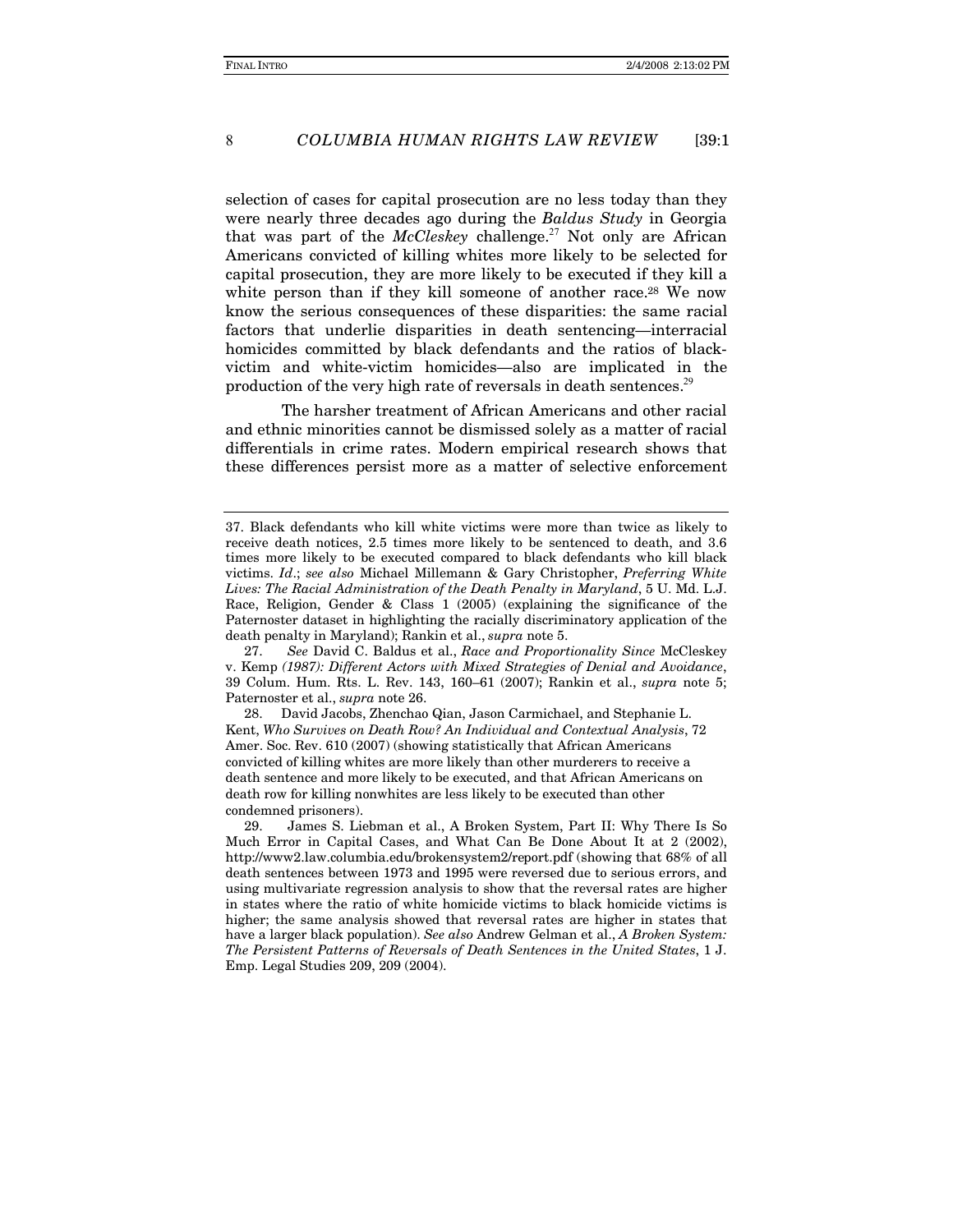*INTRODUCTION* 

than crime-rate differences.<sup>30</sup> Also, both trial and appellate courts are less willing to address racial imbalances in the criminal justice system. Instead, courts give strong deference to legal actors, and often cite a balancing test of the threat of crime against closer scrutiny of local practices.<sup>31</sup>

### **II. THE CONTEXT**

Both the past and future of McCleskey require careful analysis of the specific social and historical context of the decision. The case was decided just a few years into the dawn of a jurisprudential era that was less receptive (if not hostile) to racebased challenges in both criminal and civil law. As Robert Stroup shows in his contribution to the Symposium, the decision also came at the conclusion of an era of intense activism and conflict in American society over racial inequality and race discrimination.<sup>32</sup> McCleskey was one of the first decisions in an ongoing historical process that has expanded the discretion of legal decision-makersfrom police through corrections officials—and simultaneously insulated them from meaningful constitutional challenges.<sup>33</sup>

Robert H. Stroup, The Political, Legal & Social Context of the 32 McCleskey Habeas Litigation, 39 Colum. Hum. Rts. L. Rev. 74 (2007).

33. See William J. Stuntz, The Pathological Politics of Criminal Law, 100 Mich. L. Rev. 505, 558 (2001) ("The commitment to prosecutorial discretion rules out aggressive equal protection review of charging decisions, the kind of review that would seek out and correct enforcement disparities among different

 $\mathbf{Q}$ 

See, e.g., Gelman et al., supra note 23; Ronald Weitzer & Steven A. 30. Tuch, Race and Policing in America (2006); Saxe et al., *supra* note 20.

See, e.g., Whren v. United States, 517 U.S. 806 (1996) (finding that 31. pretextual stops of motor vehicles by police are permissible so long as the officer has probable cause that a crime may have occurred); Brown v. City of Oneonta, 195 F.3d 111, 116-19 (2d Cir. 1999), amended and vacated 221 F.3d 329, 334-36 (2d Cir. 2000). The tortured procedural history of Brown shows the tensions that arise when the courts apply race-blind analyses to criminal law enforcement when its moving parts are transparently and facially racial. See 221 F.3d at 329; 195 F.3d at 111. The district court in *Brown* issued four separate opinions after both sides to the dispute made several motions for reconsideration. See 221 F.3d at 335-36 (recounting the procedural history leading to amended opinion). On appeal, a three-judge panel of the Second Circuit dismissed the plaintiffs' § 1983 claims under the Equal Protection Clause and, with regard to several plaintiffs, denied their Fourth Amendment claims. See 195 F.3d at 123. The following year, the panel abruptly reversed itself on several Fourth Amendment claims while adhering to its decision that the police sweep did not involve any discriminatory intent. See 221 F.3d at 336.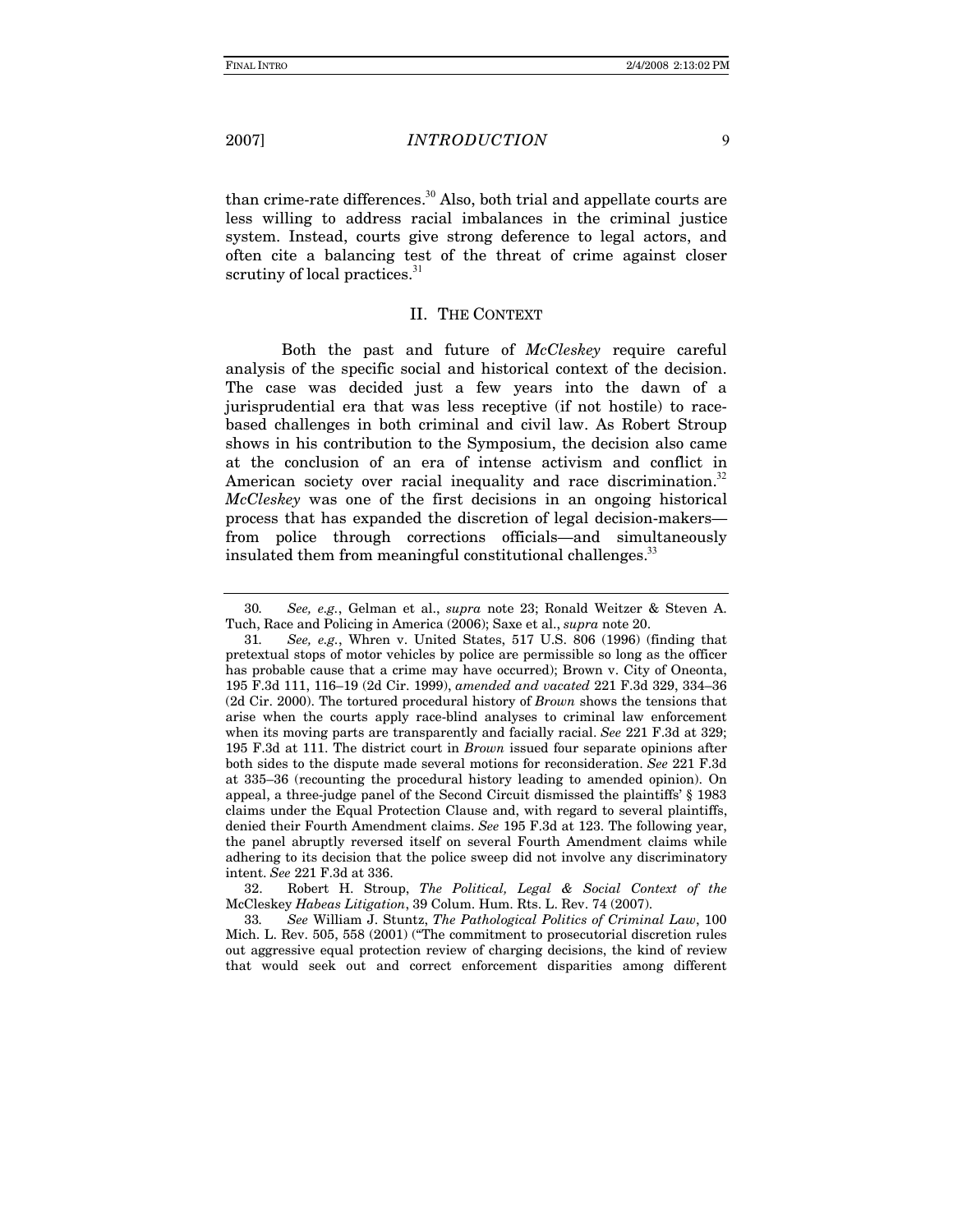#### COLUMBIA HUMAN RIGHTS LAW REVIEW 10  $139:1$

Racial profiling, a central strategy in the War on Drugs, has generated numerous constitutional challenges that have been rebuffed almost without exception.<sup>34</sup> The U.S. Supreme Court has shown its preference for protecting prosecutorial and law enforcement discretion rather than limiting the racially disparate exercise of that discretion.<sup>35</sup> In United States v. Armstrong, for example, the Supreme Court reversed a decision permitting discovery to prove racially selective prosecution for crack cocaine.<sup>36</sup> Despite evidence that all twenty-four prosecutions in the local area were of African-American defendants, the Court determined that the defendants had failed to show that the government declined to prosecute similarly situated defendants of another race.<sup>37</sup> In Whren v. United States, the Court held that a police officer's subjective reasons stopping a car were irrelevant to determining the for constitutionality of that stop; rather, the stop's constitutionality should be considered from the perspective of a reasonable officer considering the circumstances of the stop.<sup>38</sup> Four years later, in Illinois v. Wardlow, the Court held that unprovoked flight in a highcrime area established reasonable suspicion to legitimize the police officer's stop of the defendant.<sup>39</sup> Taken together, the Court's rulings

In these cases, even when race is not a factor in the litigation, the 35. weight of the decision more often falls on racial minorities. See, e.g., Bond v. United States, 529 U.S. 334, 339 (2000) (holding that border agent's squeezing of a bus passenger's soft luggage violated the Fourth Amendment). But the Bond doctrine has been often limited in scope. See, e.g., United States v. Flowal, 234 F.3d 932, 935 (6th Cir. 2000) (holding that because defendant fit a drug courier profile and consented to the search, *Bond* is inapplicable). Race neutrality in criminal law is a fiction, and often the indicia of race are substituted for race itself.

36 United States v. Armstrong, 517 U.S. 456, 462 (1996).

37. Id. at 465.

38. Whren v. United States, 517 U.S. 806, 814 (1996). See Johnson, supra note 34.

Illinois v. Wardlow, 528 U.S. 119, 124 (2000) ("[O]fficers are not 39. required to ignore the relevant characteristics of a location in determining

population groups and would bar irregular and sporadic enforcement altogether.").

See R. Richard Banks, Beyond Profiling: Race, Policing, and the Drug 34. War, Stan. L. Rev. (forthcoming 2008); Steven Wu, The Secret Ambition of Racial Profiling, 115 Yale L.J. 491, 498 (2005); David J. Harris, Profiles in Injustice: Why Racial Profiling Cannot Work 12 (2002). See also William J. Stuntz, Race, Class and Drugs, 98 Colum. L. Rev. 1795 (1998); Kevin R. Johnson, The Story of Whren v. United States: The Song Remains the Same, in Race and Law Stories (Devon Carbado & Rachel F. Moran eds., 2007).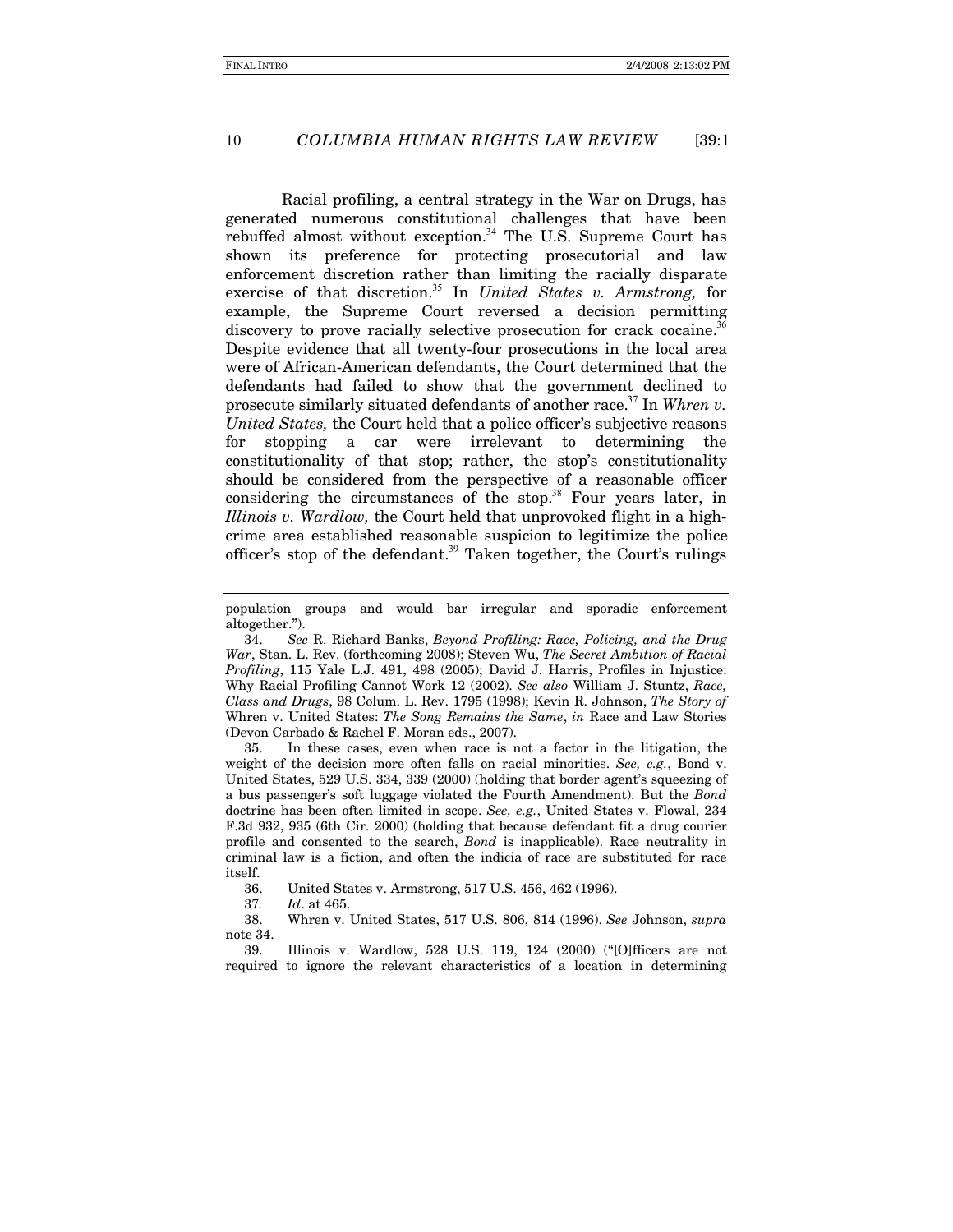*INTRODUCTION* 

allow officers to consider the criminality of the location—which often is a proxy for minority neighborhoods—thereby lowering the bar for establishing reasonable suspicion for a search: upon review, the police officer's intent is dismissed as irrelevant, and evidence of racial discrimination in prosecution is required to meet an extraordinarily high threshold. $40$ 

The Supreme Court has been far more receptive, however, to efforts to eliminate racial discrimination in the jury selection process, drawing a clear distinction between the importance of race in Fourteenth and Sixth Amendment challenges. In Batson v. Kentucky, the Court rejected the use of peremptory challenges by prosecutors to exclude African Americans from a jury pool and allowed defendants to establish a prima facie case of systematic minority exclusion to compel an explanation from prosecutors.<sup>41</sup> The Supreme Court has robustly attempted to protect voir dire from racial discrimination by prosecutors, extending, for instance, the Batson doctrine to allow defendants to challenge the race-based exclusion of potential jurors of a different race through peremptory challenges.<sup>42</sup> In *Miller-El v.* Dretke, the Supreme Court intervened in two separate cases to give the defendant the opportunity to challenge the peremptory exclusion of over ninety percent of the African Americans in the jury pool.<sup>43</sup> In granting the defendant's habeas petition, the Supreme Court rejected the prosecutor's pretextual explanations for the disparate conclusions "which reek[ed] of afterthought."<sup>44</sup> The Court's opposition to racial discrimination in juror selection—especially when contrasted with its timidity in addressing discrimination in other areas of criminal

whether the circumstances are sufficiently suspicious to warrant further investigation.").

<sup>40.</sup> See, e.g., Jeffrey Fagan & Garth Davies, Street Stops and Broken Windows: Terry, Race and Disorder in New York City, 28 Fordham Urb. L.J. 457, 477 (2000) (showing that police officers focused Terry stops in New York City's poorest neighborhoods with the highest minority concentrations, independent of these neighborhoods' crime rates, evidently basing suspicion on their assumption of the fungibility of minority population concentration in a neighborhood and an elevated rate of crime).

<sup>41.</sup> Batson v. Kentucky, 476 U.S. 79, 97 (1986).

<sup>42.</sup> Powers v. Ohio, 499 U.S. 400, 409 (1991) (drawing on Batson to hold that the Equal Protection Clause prohibits a prosecutor from using the State's peremptory challenges to exclude otherwise qualified and unbiased persons from the petit jury solely on the basis of race).

<sup>43.</sup> Miller-El v. Dretke, 545 U.S. 231 (2005).

<sup>44.</sup> Id. at 246.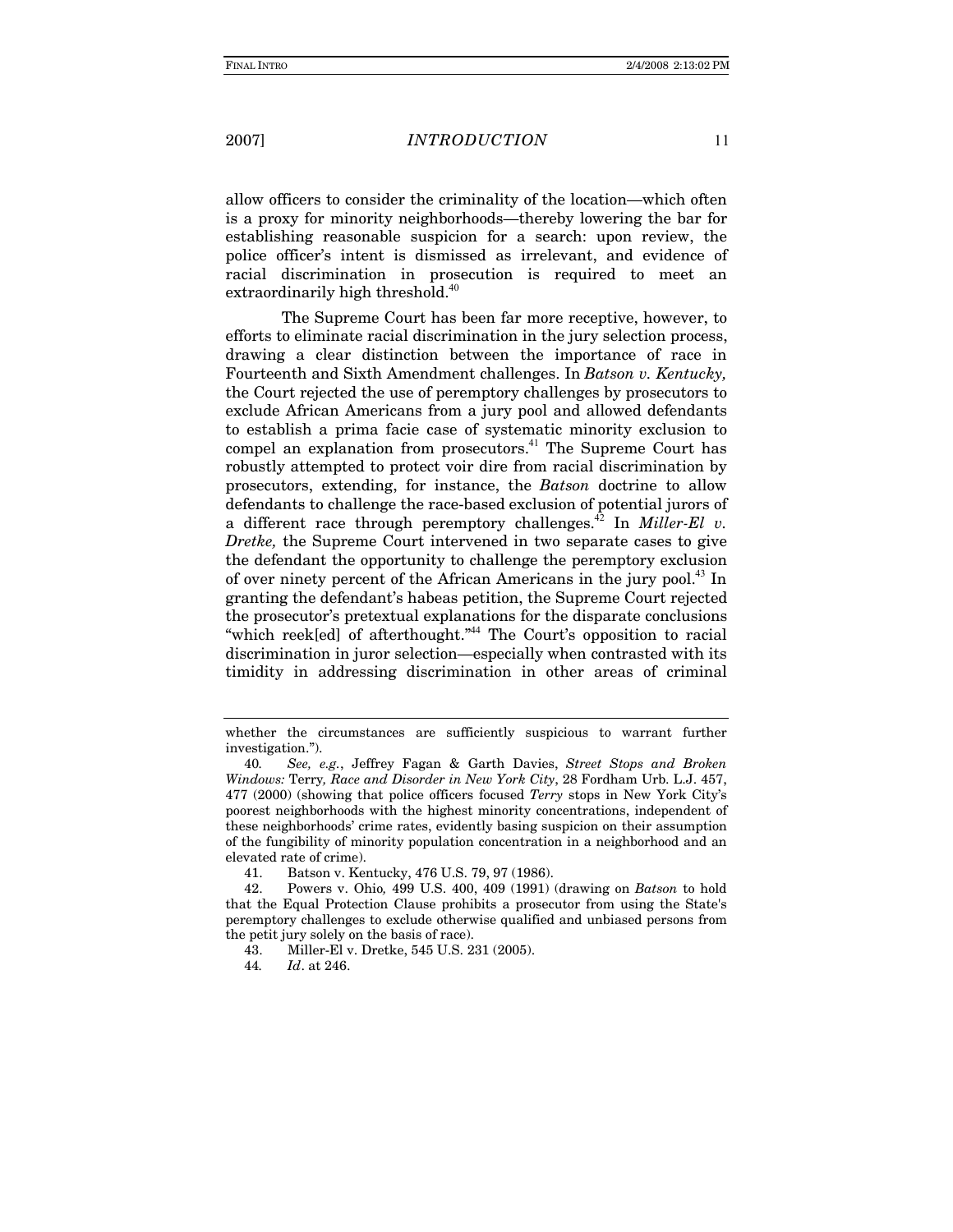#### COLUMBIA HUMAN RIGHTS LAW REVIEW 12  $139:1$

justice—can leverage the increased diversity of juries into the potential for more equitable criminal justice outcomes, a dynamic discussed by Professor Sherri Lynn Johnson in her contribution to this Symposium.<sup>45</sup> Moreover, the prohibition against racially discriminatory peremptory challenges might alter prosecutorial heuristics in choosing whether to pursue the death penalty in given cases. However, the Batson compromise is threatened by Snyder v.  $Louisiana^{46}$ , where the use of non-racial factors in voir dire can mask and mitigate facial evidence of racial bias in the use of preemptory challenges. In Snyder, the masking of racial bias behind opaque and vague race-correlated rationales cynically exploits the Batson standards and contradicts the Court's holding in *Miller-El*.

These opinions resulted in part from changes in the Supreme Court's composition since McCleskey, constituting a court whose jurisprudential and ideological leanings departed sharply from those of the Court just a generation earlier. The Court became even more deferential to state actors than its predecessors who decided McCleskey, substituting procedural limitations for a substantive analysis of the wrongs a party sought to redress.<sup>47</sup> Moreover, lower courts have also increasingly deferred to the states rather than exerting the authority to protect the integrity of criminal justice

See, e.g., Lawrence v. Florida, 127 S.Ct. 1079, 1086 (2007) (holding that 47 one-year statute of limitations for seeking federal habeas corpus relief is not tolled while awaiting certiorari from the U.S. Supreme Court); Hein v. Freedom of Religion Foundation, 127 S.Ct. 2553 (2007) (holding that taxpayer has no standing to challenge "faith based initiatives" as violating the Establishment Clause).

<sup>45.</sup> Sheri Lynn Johnson, Litigating for Racial Fairness After McCleskey v. Kemp, 39 Colum. Hum. Rts. L. Rev. 178 (2007).

<sup>46.</sup> Snyder v. Louisiana, 942 So.2d 484 (La. 9/6/06), cert. granted, 127 S.Ct. 3004 (U.S. June 25, 2007) (No. 06-10119). Snyder appealed his capital conviction, claiming discriminatory intent and racial bias by the prosecutor in the use of peremptory challenges to remove five African-American jurors. Synder also claimed that the prosecutor's referencing of the O.J. Simpson case during closing arguments provided further evidence of discriminatory intent in the use of peremptory challenges. Snyder further alleged an apparent racial double standard in the disqualification process, illustrated by the prosecutor's disparate language used to question black and white prospective jurors. Moreover, the one African-American juror initially accepted by the prosecution, a student teacher, was later removed supposedly because his academic duties might cause him to rush through deliberations. But the prosecutor accepted a white juror, a contractor, who had home-building projects to complete and an ill wife, factors that obviously would have similar impacts on deliberations.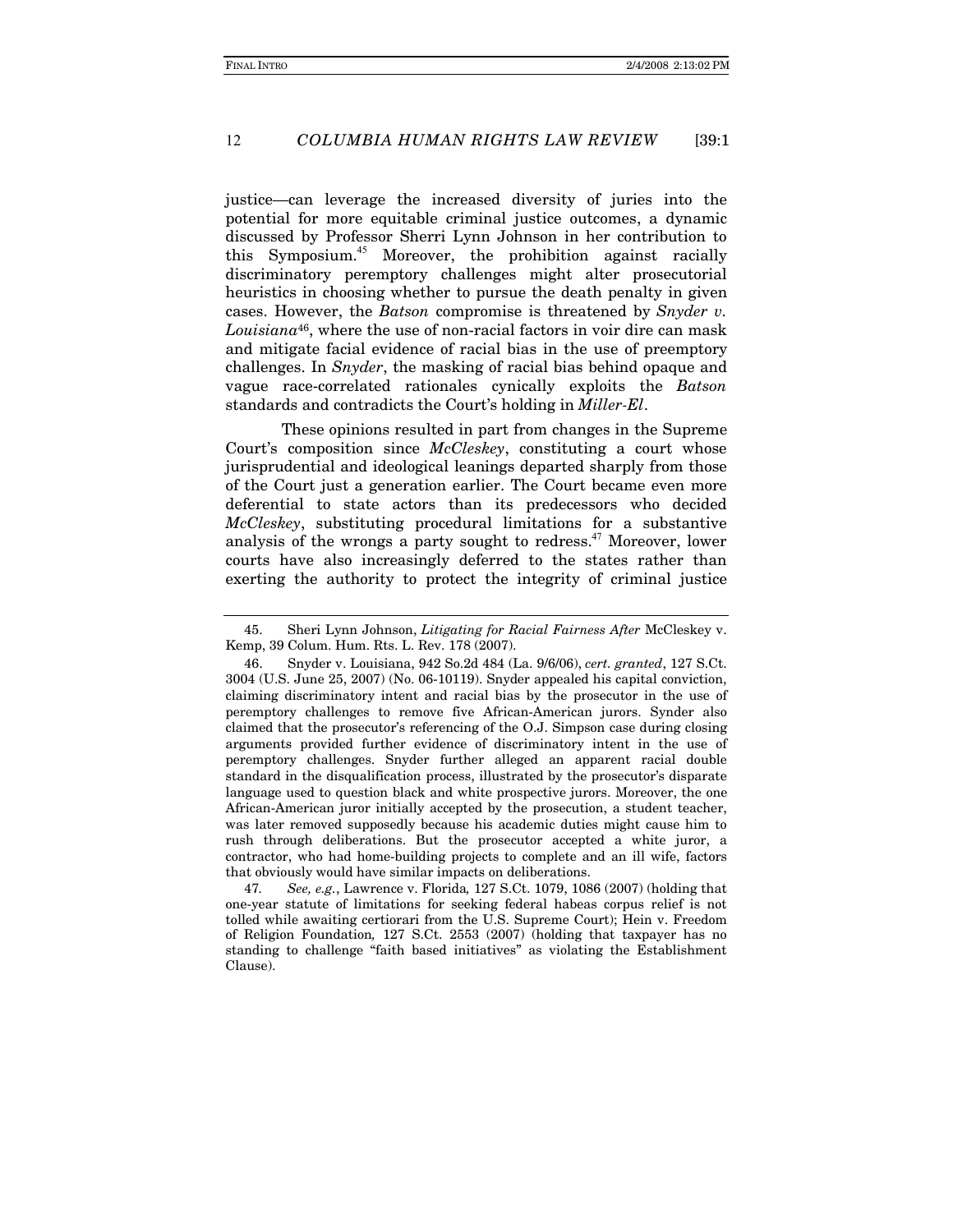### *INTRODUCTION*

processes, even when sidestepping procedural questions.<sup>48</sup> For instance, in Fry v. Pliler, the Court employed a more deferential standard for assessing constitutional errors in a federal habeas corpus review of a state criminal trial because of principles of comity and federalism, even where the state court had not reviewed those constitutional claims.<sup>49</sup>

Despite the gains in the jury cases, formidable barriers to bringing race-based equal-protection claims in the criminal law (and other areas of law and social policy) still exist today. But as in the era leading to *Brown* fifty years ago, these constitutional and procedural obstacles pose challenges that legal scholars and advocates are mobilizing to defeat. While challenges akin to McCleskey are unlikely to succeed in the current jurisprudential climate, other legal and social policy initiatives are underway to address the failures of the criminal justice system.

For example, both before and after the attacks of September 11th, litigation opposing racial profiling led to a series of consent decrees and legislative measures prohibiting such activity.<sup>50</sup> Racial data collection policies pursuant to these judicial and legislative initiatives, moreover, often revealed in stark detail the unwarranted disparities in police stops.<sup>51</sup> Because many of these law enforcement practices involve stopping innocent individuals, bringing cases against racial profiling and other practices that produce disparate racial impacts at the "point of entry" into the criminal justice system can be useful in creating sympathetic profiles of racial discrimination that can shift public opinion. Some state courts have also been receptive to providing remedies for racially disparate practices.<sup>52</sup>

Concerns about arbitrariness in the administration of the death penalty, including concerns about racial fairness, have led at

<sup>48.</sup> This worked both ways, as in Atkins v. Virginia, 536 U.S. 304, 315-16 (2002), when the Court recognized preferences of the majority of states to prohibit execution of the mentally retarded. Also, the Court recognized a consensus against executing juveniles in Roper v. Simmons, 543 U.S. 551, 552-53 (2005).

Fry v. Pliler, 127 S.Ct. 2321, 2325 (2007). 49.

<sup>50.</sup> Brandon Garrett, Remedying Racial Profiling, 33 Colum. Hum. Rts. L. Rev. 41 (2001); David A. Harris, Good Cops: The Case for Preventive Policing  $(2005)$ 

<sup>51.</sup> See Racial Profiling Data Collection Resource Center, http://www.racial profilinganalysis.neu.edu/ (last visited Dec. 20, 2007).

David Rudovsky, Litigating Civil Rights Cases to Reform Racially 52. Biased Criminal Justice Practices, 39 Colum. Hum. Rts. L. Rev. 97, 118 (2007).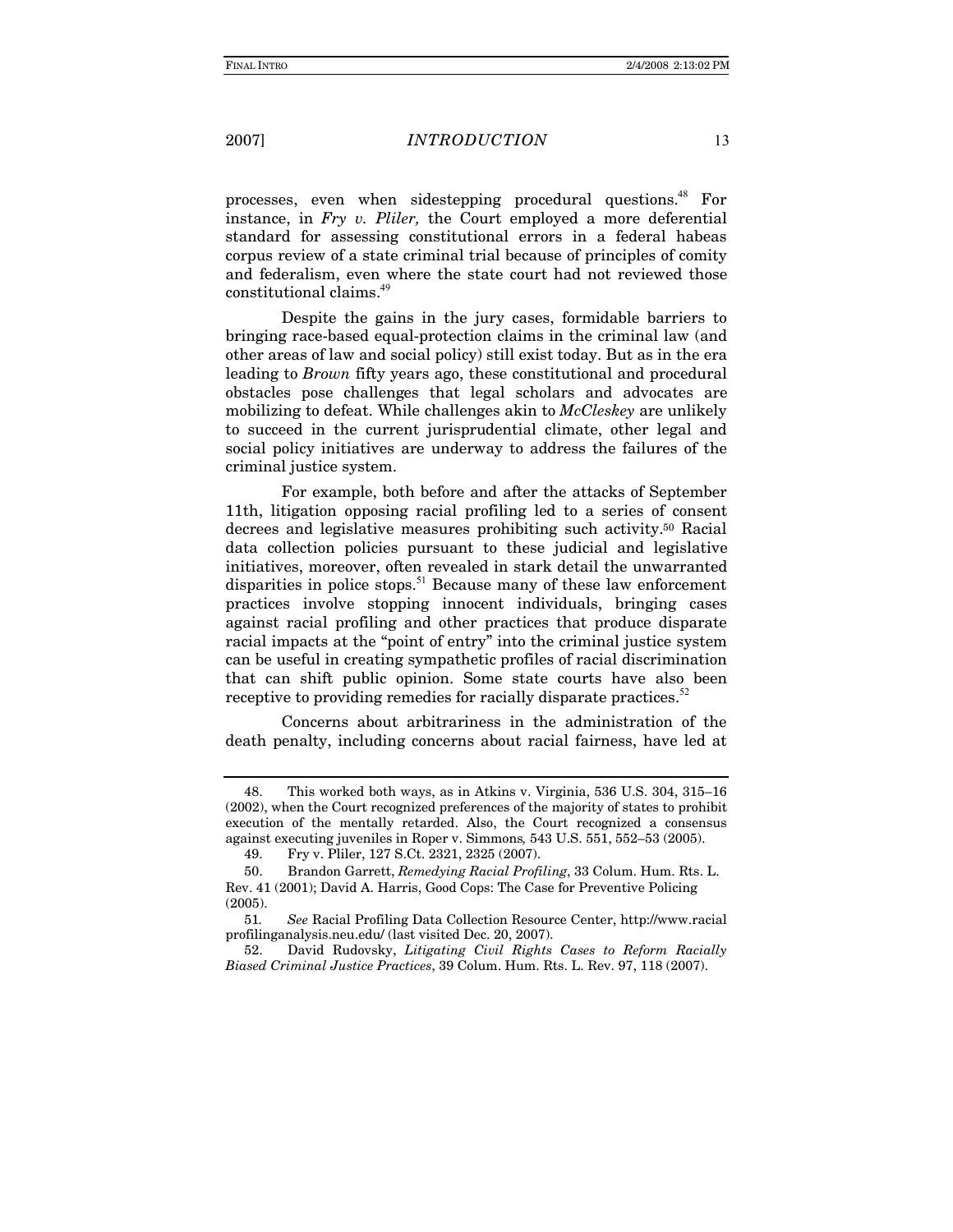#### COLUMBIA HUMAN RIGHTS LAW REVIEW 14  $139:1$

least nineteen states to use proportionality review to ensure that death sentences are not arbitrarily imposed.<sup>53</sup> Proportionality review typically compares the facts of the case at bar either to other deatheligible cases that were not selected for prosecution or to a smaller pool of cases where the death sentence was actually imposed. Despite such inclusion of proportionality review in the majority of death penalty jurisdictions, states have sought even stronger safeguards against arbitrariness.<sup>54</sup> Several states have established commissions to study the effectiveness, fairness, and race-neutrality of their death penalty statutes and procedures.<sup>55</sup> These commissions have

54. In 2007, the North Carolina House of Representatives passed a Racial Justice Act to allow those sentenced to death to challenge prosecutorial decisions that might have been tainted by race. H1291, 2007 Gen. Assem. (N.C. 2007), available at http://www.ncga.state.nc.us/Sessions/2007/Bills/House/HTML/H1291 v1.html. It also passed a proportionality review bill requiring the Supreme Court to compare factually similar cases, as opposed to only examining other cases in which a death sentence was actually imposed. H341, 2007 Gen. Assem. (N.C. 2007), available at http://www.ncga.state.nc.us/Sessions/2007/Bills/House/HTML/ H341v2.html. Neither bill has yet become law.

55. See, e.g., Ariz. Capital Case Comm'n, Capital Case Commission Final Report (2002), http://www.azag.gov/CCC/FinalReport.html; Conn. Comm'n on the Death Penalty, Study Pursuant to Public Act No. 01-151 of the Imposition of the Death Penalty in Connecticut (2003), http://www.cga.ct.gov/olr/Death%20 Penalty%20Commission%20Final%20Report.pdf; Ill. Comm'n on Capital Punishment, Report of the Governor's Commission on Capital Punishment  $(2002)$ . http://www.idoc.state.il.us/ccp/ccp/reports/commission\_report/complete\_ report.pdf; Raymond Paternoster & Robert Brame, An Empirical Analysis of Maryland's Death Sentencing System with Respect to the Influence of Race and Legal Jurisdiction (2003), http://www.urhome.umd.edu/newsdesk/pdf/finalrep.pdf;

<sup>53.</sup> Proportionality review is required by statute in 19 states: Alabama, Delaware, Georgia, Kentucky, Louisiana, Mississippi, Missouri, Montana, Nebraska, New Hampshire, New Jersey, New Mexico, New York, North Carolina, Ohio, South Carolina, South Dakota, Tennessee, and Washington. Ala. Code § 13A-5-53(b)(3) (1981); Del. Code Ann. tit. 11 § 4209(g)(2)(a) (1972); Ga. Code Ann.  $\S 17-10-35(c)(3)$  (1973); Ky. Rev. Stat. Ann.  $\S 532.075(3)(c)$  (1976); La. Code Crim. Proc. Ann. art. 905.9.1(c) (1976); Miss. Code Ann. § 99-19-105(3)(c) (1977); Mo. Rev. Stat. § 565.035(3)(3) (1983); Mont. Code Ann. § 46-18-310(1)(c) (1977); Neb. Rev. Stat. § 29-2521.03 (1978); N.H. Rev. Stat. Ann. § 630:5(XI)(c) (1986); N.J. Stat. Ann. § 2C:11-3(e) (1978); N.M. Stat. § 31-20A-4(C)(4) (1979); N.Y. Crim. Proc. Law § 470.30(3)(b) (1995); N.C. Gen. Stat. § 15A-2000(d)(2) (1977); Ohio Rev. Code Ann. § 2929.05(A) (West 1981); S.C. Code Ann. § 16-3-25(C)(3) (1962); S.D. Codified Laws § 23A-27A-12(3) (1979); Tenn. Code Ann. § 39-13-206(c)(l)(D)  $(1989)$ ; Wash. Rev. Code § 10.95.130(2)(b) (1981). The Florida Supreme Court has also mandated a proportionality review to ensure the death penalty conforms to state constitutional provisions. See Sinclair v. State, 657 So.2d 1138, 1142 (Fla. 1995) (citing Tillman v. State, 591 So. 2d 167, 169 (Fla. 1991)).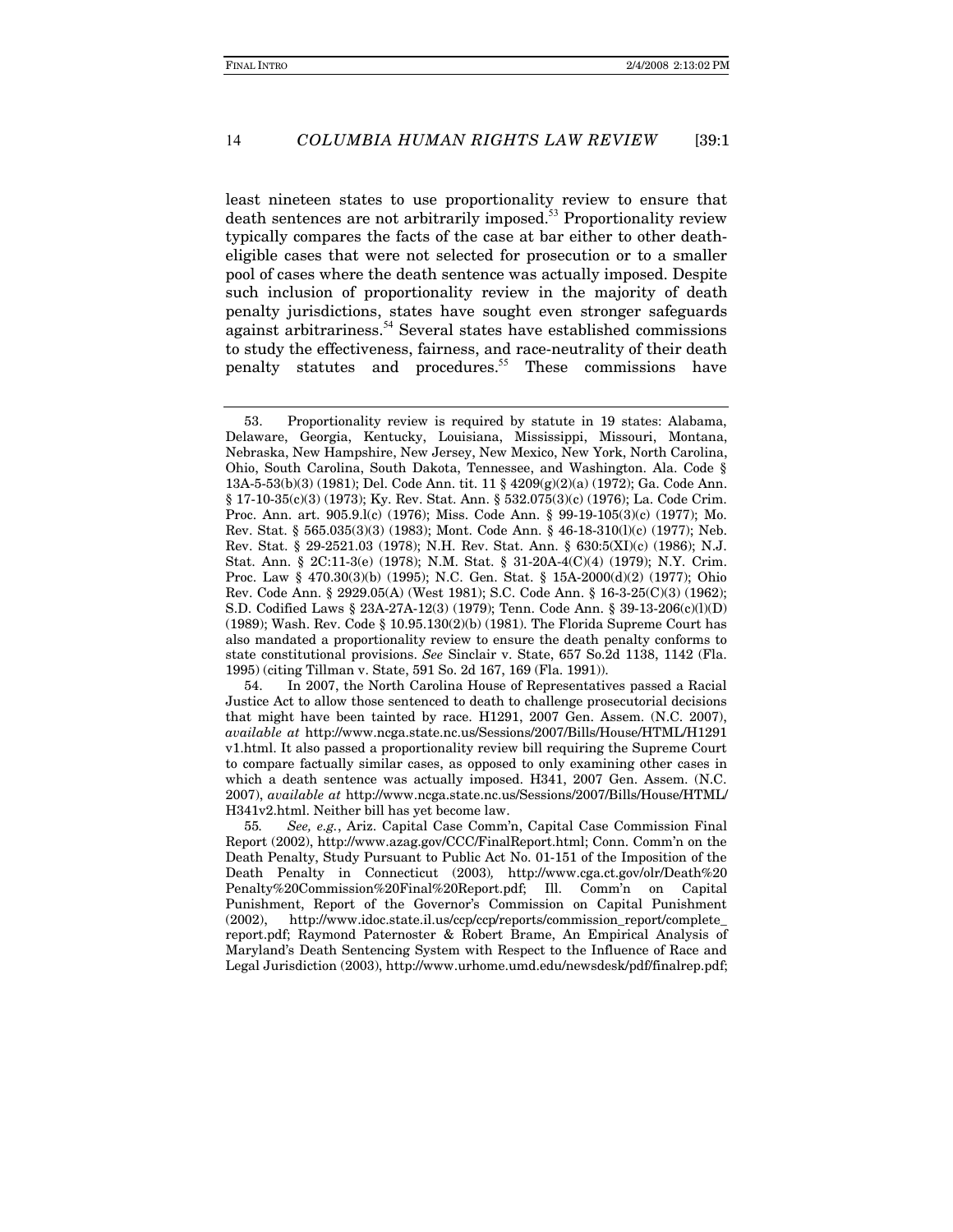### **INTRODUCTION**

recommended wide-ranging procedural reforms; a New Jersey commission suggested abolishing the death penalty, <sup>56</sup> and New Jersey's legislature followed the recommendation and became the first state to repeal its capital punishment statute since Gregg<sup>57</sup>.

Despite the limiting effects of the McCleskey decision, concerns about errors and the possible execution of innocent defendants have led to moratoria on capital punishment in other states, including Illinois and Maryland.<sup>58</sup> Legislators in Maryland also are debating bills to abolish capital punishment.<sup>59</sup> The Illinois Governor's Commission on Capital Punishment issued recommendations that extended far beyond death penalty issues.<sup>60</sup> The Commission recommended the taping of interrogations,<sup>61</sup> the use of sequential photo  $\arrows$  and limitations on the questioning of

56. See New Jersey Death Penalty Study Commission Study Report, supra note 55, at 2.

57. Jeremy Peters, Corzine Signs Bill Ending Executions, Then Commutes Sentences of 8, N.Y. Times, Dec. 18, 2007, at B3.

Laura Mansnerus, Panel Seeks End to the Death Penalty in New Jersey, 58. N.Y. Times, Jan. 3, 2007, at A1.

Id.; see also New Jersey Death Penalty Study Commission Report, 59. supra note 55. In Maryland, two identical death penalty repeal bills are under review by the Maryland House and Senate. H.B. 225, 2007 Reg. Sess., (Md. 2007); S.B. 211, 2007 Reg. Sess., (Md. 2007). Governor Martin O'Malley has indicated that he supports the abolition legislation and would sign it into law. John Wagner & Eric Rich, O'Malley's Inaction Irks Prosecutors; Delay in New Rules Creates Block, Gives Hope to Law's Opponents, Wash. Post, July 8, 2007, at C11.

60. Report of the Governor's Commission on Capital Punishment (2002), http://www.state.il.us/defender/ccpr\_i.html.

New Jersey Death Penalty Study Commission Report, *supra* note 55, at 61. 37.

Nev. Legislative Commission's Subcomm. to Study the Death Penalty and Related DNA Testing, Work Session Document, 17th Special Session (2002), http://leg.state.nv.us/71st/interim/studies/deathpenalty/WorkSession/Work%20Se ssion%20document%206-14-02.html; Pa. Supreme Court Comm. on Racial & Gender Bias in the Justice System, Final Report of the Pennsylvania Supreme Court Committee on Racial and Gender Bias in the Justice System (2003), http://www.courts.state.pa.us/Index/Supreme/BiasCmte/FinalReport.pdf; N.J. Death Penalty Study Comm'n, New Jersey Death Penalty Study Commission Report (2007), http://www.njleg.state.nj.us/committees/dpsc\_final.pdf; Va. Joint Legislative Audit & Review Comm'n, Review of Virginia's System of Capital Punishment (2001), http://jlarc.state.va.us/Meetings/December01/capital.pdf. See also United States Dep't of Justice, The Federal Death Penalty System: A Statistical Survey (2000), http://www.usdoj.gov/dag/pubdoc/dpsurvey.html.

<sup>62.</sup> Id. at 47.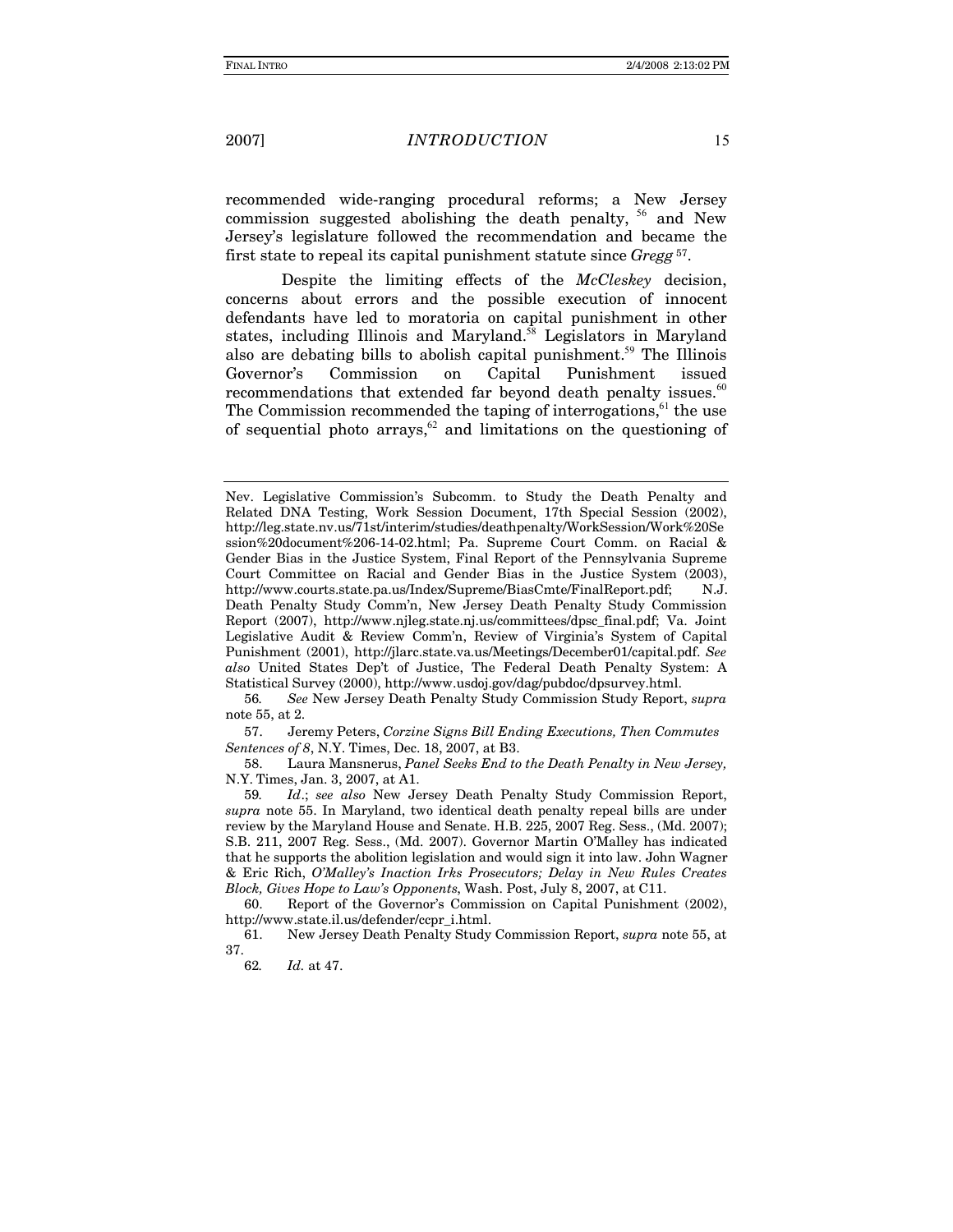#### COLUMBIA HUMAN RIGHTS LAW REVIEW 16  $[39:1]$

suspects with mental disabilities.<sup>63</sup> If implemented, these recommendations would improve fairness throughout the criminal justice system, reducing the likelihood of erroneous convictions.

The events in Florida surrounding the 2000 presidential election widespread concerns minority raised of voter disenfranchisement.<sup>64</sup> Felon disenfranchisement laws have also been criticized for their role in diluting minority voting power.<sup>65</sup> In 2004, the Ninth Circuit found compelling evidence of racial disparities in the Washington criminal justice system to be sufficient for a trial on the issue of whether felon disenfranchisement violated the Voting Rights Act.<sup>66</sup> The NAACP Legal Defense and Educational Fund is currently leading similar challenges in other states. $67$  If these challenges succeed, increased minority voting power may contribute to the success of candidates who are more concerned with the fundamental fairness of the criminal justice system than merely appearing to be "tough on crime."

Reform efforts generally focus on the more sympathetic victims of errors in the criminal justice system—individuals "driving" while black," or convicted of crimes they did not commit, or ex-felons who seek the right to vote as part of their reintegration into society  $$ rather than on structural reforms that identify and remedy the sources of disparity in criminal justice institutions. Advocates for justice rely on public education and community organization and advocacy, in addition to legislative and legal efforts. They struggle in

66. Farrakhan v. Washington, 359 F.3d 1116, 1116 (9th Cir. 2004); see also Voting Rights Act, 42 U.S.C. § 1973 (2007).

<sup>63.</sup> Id. at 43.

<sup>64.</sup> See Jeff Manza & Christopher Uggen, Locked Out: Felon Disenfranchisement and American Democracy (2006); Steven Ramirez & Aliza Organick, Taking Voting Rights Seriously: Race and the Integrity of Democracy in America, 27 N. Ill. U. L. Rev. 427 (2007); George P. Fletcher, Disenfranchisement as Punishment: Reflections on the Racial Issues of Infamia, 46 UCLA L. Rev. 1895  $(1999).$ 

<sup>65.</sup> Ryan Paul Haygood, NAACP Legal Defense and Educational Fund, The Right to Vote Continues to Elude Millions (2005) http://www.naacpldf.org/ content.aspx?article=563 (arguing against felon disenfranchisement laws on grounds that they disproportionately exclude black and Latino communities from voting process despite decades-old efforts to ensure minority voting rights).

<sup>67.</sup> See NAACP Legal Defense and Educational Fund, Inc., Felon Disenfranchisement-Free the Vote, http://www.naacpldf.org/issues.aspx?sub context=40 (last visited Dec. 20, 2007) (describing cases in Alabama, Florida, and New York in which the Legal Defense Fund is litigating claims of racially discriminatory felon disenfranchisement statutes).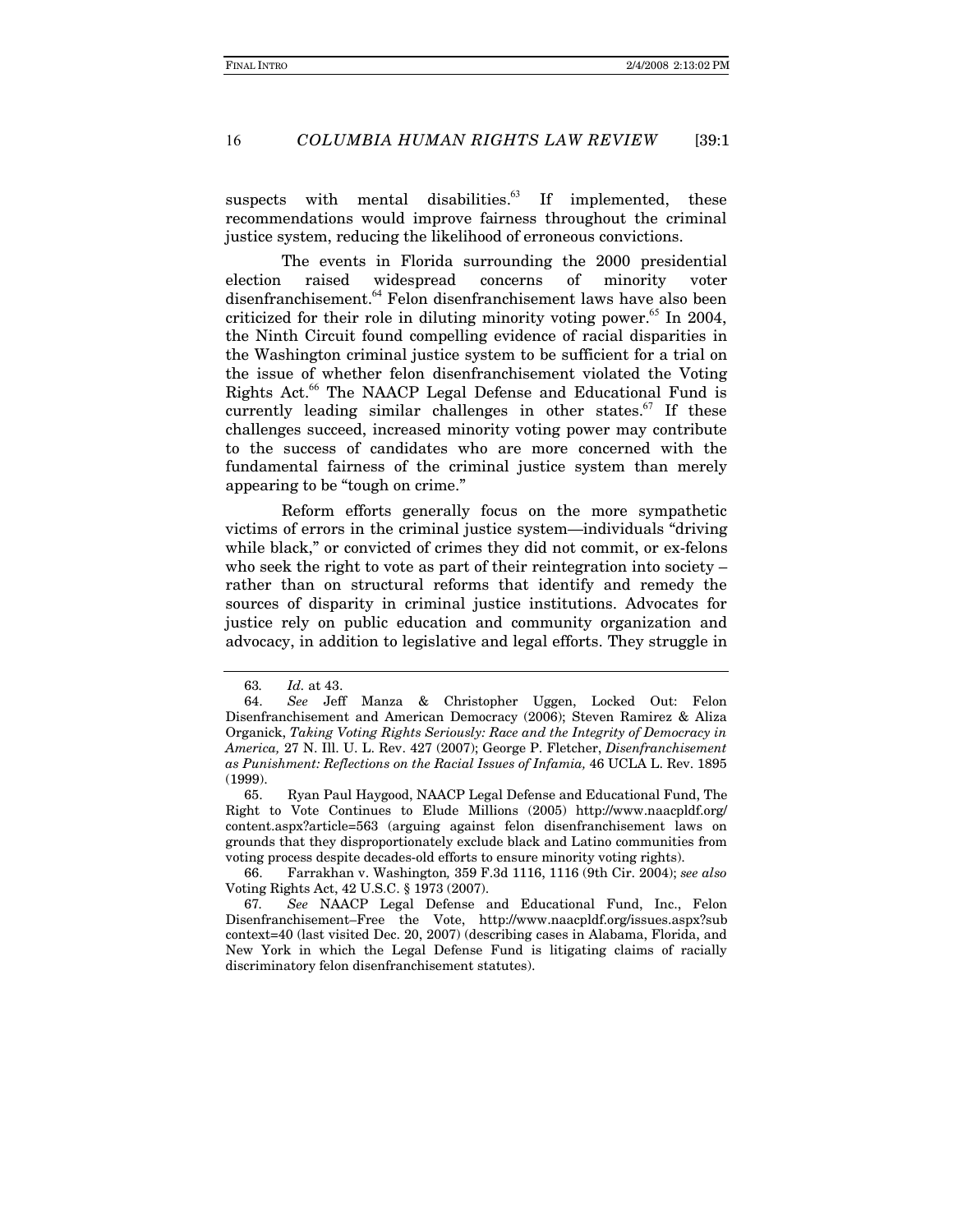### *INTRODUCTION*

the face of blatant dismissals of evidence of racial disparities—as in McCleskey itself. They struggle to overcome the apathetic public and hostile courts, and the desensitizing banality of everyday race discrimination,<sup>68</sup> but manage to force changes. For example, former U.S. Attorneys have recently acknowledged racial and ethnic disparities in the criminal justice system.<sup>69</sup> They have begun to develop strategies to counter these problems and to address harsh punitive measures as "ineffective crime prevention."<sup>70</sup> With support from prosecutors, advocates for social justice may be newly empowered to challenge the racial disparities highlighted by the Baldus Study.

#### **III. THE SYMPOSIUM**

We convened the Symposium on Pursuing Racial Fairness in Criminal Justice at Columbia Law School in March 2007 to draw lessons from current work on racial inequality in criminal law, and to design new strategies to pursue the goals of both the McCleskey litigation and the movement that surrounded the case. The participants included legal scholars, practitioners, researchers and activists who already had started the difficult analysis, mobilization, and theorizing to develop the foundation of new models of legal scholarship and civil rights advocacy to challenge McCleskey. The contributions in this Symposium are not naïve with respect to the formidable litigation-based challenges or the racial inequality that persists in the criminal law. Rather, they take on the task of building

70.  $Id.$ 

See, e.g., Marianne Bertrand & Sendhil Mullainathan, Are Emily and 68. Greg More Employable than Lakisha and Jamal? A Field Experiment on Labor Market Discrimination (NBER Working Paper No. 9873, 2003), available at http://www.nber.org/papers/w9873 (showing evidence of racial discrimination toward job applicants with African-American names); Joseph Price & Justin Wolfers, Racial Discrimination among NBA Referees (NBER Working Paper No. 13206, 2007), available at http://www.nber.org/papers/w13206 (showing that personal fouls are awarded more often against players when they are officiated by an opposite-race officiating crew than when officiated by an same-race refereeing crew, and that these biases are likely to affect the chances of winning for predominantly black teams).

Federal Sentencing Reporter, Prosecutorial Decision-Making and 69 Racial/Ethnic Disparities in the Criminal Justice System: Principles and Guidelines.  $(2007),$ http://www.novembercoalition.org/stayinfo/breaking07/ BrennanGuidelines.html. Careful study is needed to assess whether these guidelines are practical, especially in the death penalty context.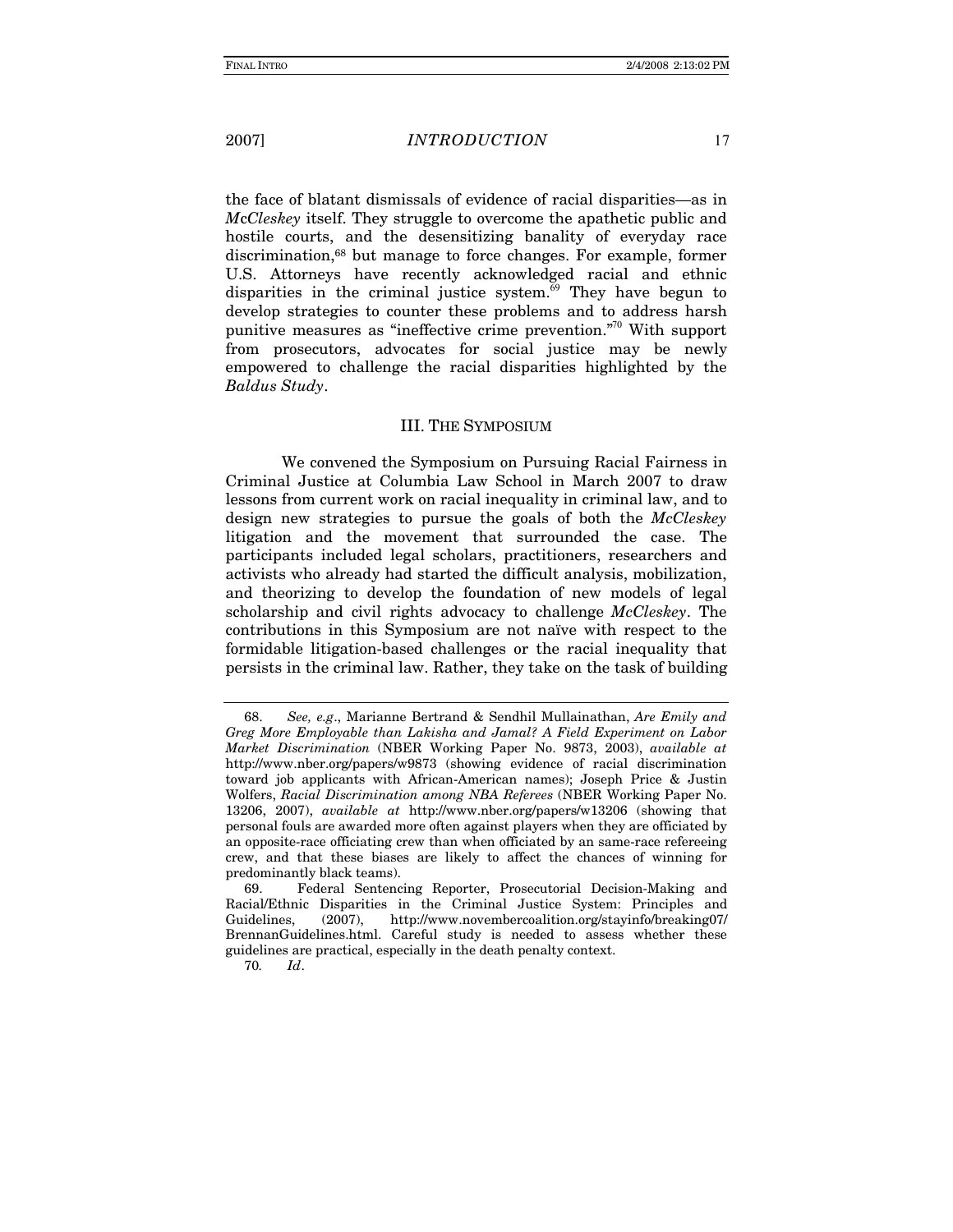#### COLUMBIA HUMAN RIGHTS LAW REVIEW 18  $139:1$

a diverse and empirically-informed strategy that looks critically into the institutional norms and designs of criminal justice agents. They begin to identify the moving parts of structural racialized decisionmaking that produce the enduring disparities we see today. The articles offer a sober and disturbing picture of racial discrimination in criminal justice.

The articles locate racial disparities in the institutional dynamics of criminal justice and in the racial skew of everyday decision-making. While McCleskey articulated a crime-control rationale for tolerance of error and refused to confront the racial disparities inherent in those errors, other decisions offered an affirmative argument for the institutionalization of racialized discretion in criminal justice. The decisions denying race-based claims in criminal law that began with McCleskey insulate criminal justice actors from constitutional claims by bowing to the discretion of decision-makers and celebrating the principle of faux blindness, or race-neutral professional judgment.

Beginning with Terry v.  $Ohio, ^{71}$  deference to professional judgment and the carving out of a constitutionally-protected discretionary space were deemed essential to the interests of effective law enforcement. Few commentaries on Terry discuss its racial dimensions, yet *Terry's* calculus deeply embedded race in the subjectivity of official discretion.<sup>72</sup> McCleskey, and later Armstrong,<sup>73</sup>

Terry v. Ohio, 392 U.S. 1, 21-22 (1968) (asserting that courts need to 71. "evaluate the reasonableness of a particular search or seizure in light of the particular circumstances . . . anything less would invite intrusions upon constitutionally guaranteed rights based on nothing more substantial than inarticulate hunches"). It is hardly coincidental that the Terry opinion came in the midst of riots in the poorest, predominantly minority neighborhoods of 47 American cities, in a presidential election year when "law and order" became symbolic language to rally political support for harsher punishment for criminal offenders. See Report of the National Advisory Commission on Civil Disorder (1968), also referred to as the Kerner Commission Report.

<sup>72.</sup> Professor Anthony Thompson offered one of the very few analyses of Terry that made explicit its racial narrative. See Anthony Thompson, Stopping the Usual Suspects: Race and the Fourth Amendment, 74 N.Y.U. L. Rev. 956 (1999) (demonstrating how race has been excised from Fourth Amendment analysis and its harms); David Sklansky, Traffic Stops, Minority Motorists, and the Future of the Fourth Amendment, 1997 Sup. Ct. Rev. 271, 273 (1997) (concluding that recent Supreme Court law means "that police officers, if they are patient, can eventually pull over almost anyone they choose").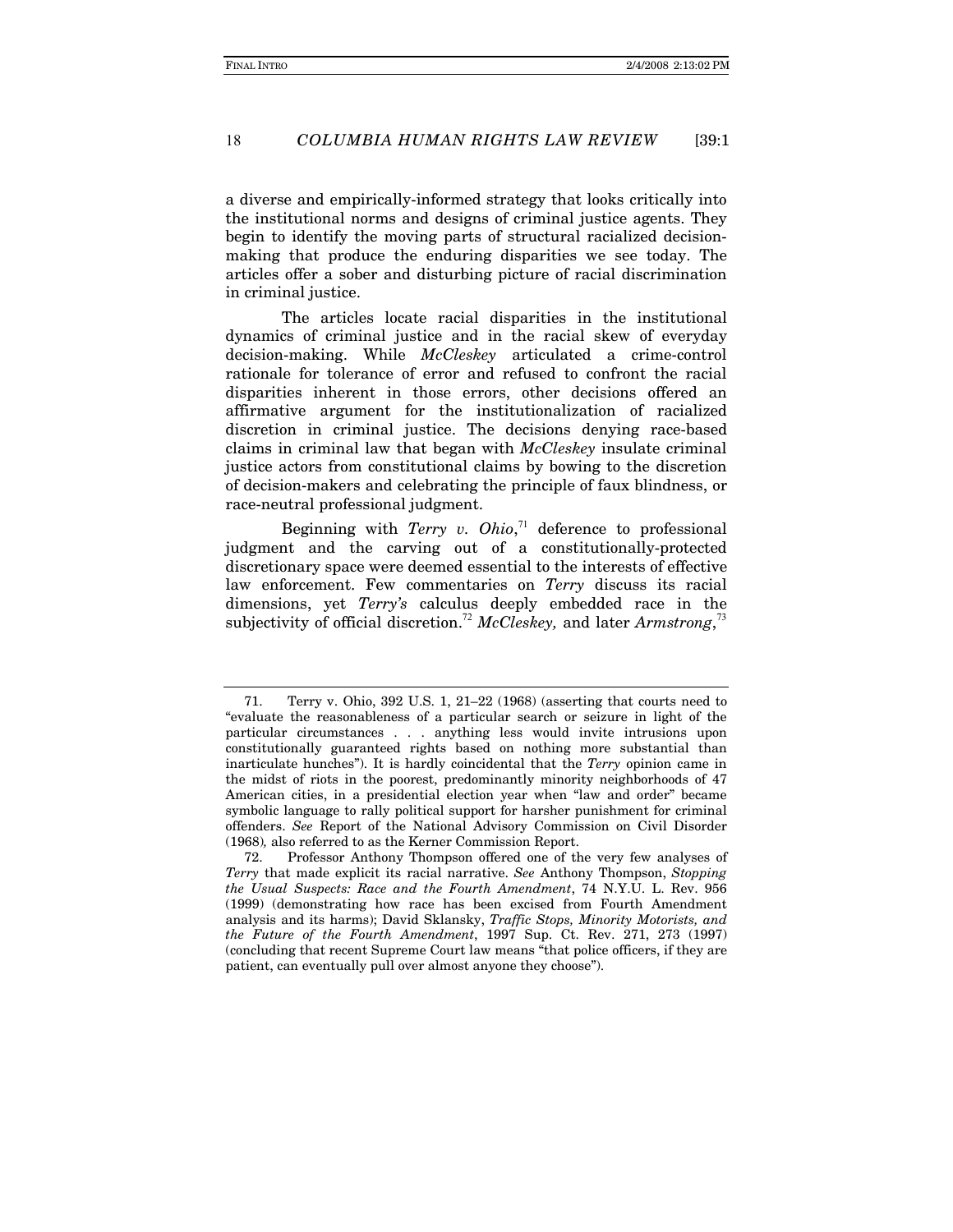### *INTRODUCTION*

demanded a showing of specific racial animus by prosecutors to prove claims of racially selective prosecution. The impact of this was to create an unlighted space where discretion and subjective professional judgments could proceed with neither accountability nor recourse. Criminal justice institutions have had little incentive to address systemic racial discrimination, whether through the regulation of routinized decision-making, or through efforts to recast the institutional norms and preferences that shape those everyday  $decisions.<sup>74</sup>$ 

The articles in this Symposium do not shrink from the difficult task of strategizing legal challenges to revive the pursuit of racial fairness throughout the criminal justice system. Instead, the authors identify the frontlines of a renewed struggle for the pursuit of racial fairness that was the heart of the McCleskey litigation.

Litigation remains an essential element of this work. Professor Anthony Amsterdam discusses the endemic racial discrimination that the courts have chosen to ignore, and shows how the arbitrariness of the death penalty rejected in Furman has reemerged since  $Gregg$ .<sup>75</sup> McCleskey has shut off statistical analysis as a means to challenge racial discrimination in capital sentencing, but Amsterdam offers a method to mitigate McCleskey and to ultimately eradicate capital punishment altogether.<sup>76</sup> He encourages lawyers

76.  $Id.$  at 48.

<sup>73.</sup> United States v. Armstrong, 517 U.S. 456, 470 (1996) (requiring that defendants must produce "credible evidence" that similarly situated defendants of other races could have been prosecuted but were not).

<sup>74.</sup> Police officers function in organizational contexts where rewards and sanctions, both formal and social, shape their conduct. They want to advance, avoid discipline, and gain the respect of their superiors and peers. Accordingly, as rational actors in rational organizations, one institutional reform that could affect discretion is the use of incentives for model police behavior. See Erik Luna, Race, Crime, and Institutional Design, 66 Law & Contemp. Probs. 183, 196 (2003) (discussing the possibility of such a reward structure). Although discretion is deeply embedded in criminal law doctrine, others have imagined how social science and technology can be put to work to narrow discretion and therefore avoid errors and biases. See, e.g., Elizabeth Joh, Discretionless Policing: Technology and the Fourth Amendment, 95 Cal L. Rev. 199 (2007); Bernard Harcourt, Against Prediction (2005).

Anthony G. Amsterdam, University Professor and Professor of Law at 75 New York University School of Law, Opening Remarks at the NAACP Legal Defense and Educational Fund and Columbia Law School Symposium: Pursuing Racial Fairness in the Administration of Justice: Twenty Years After McCleskey v. Kemp (Mar. 2, 2007), in 39 Colum. Hum. Rts. L. Rev. 34 (2007).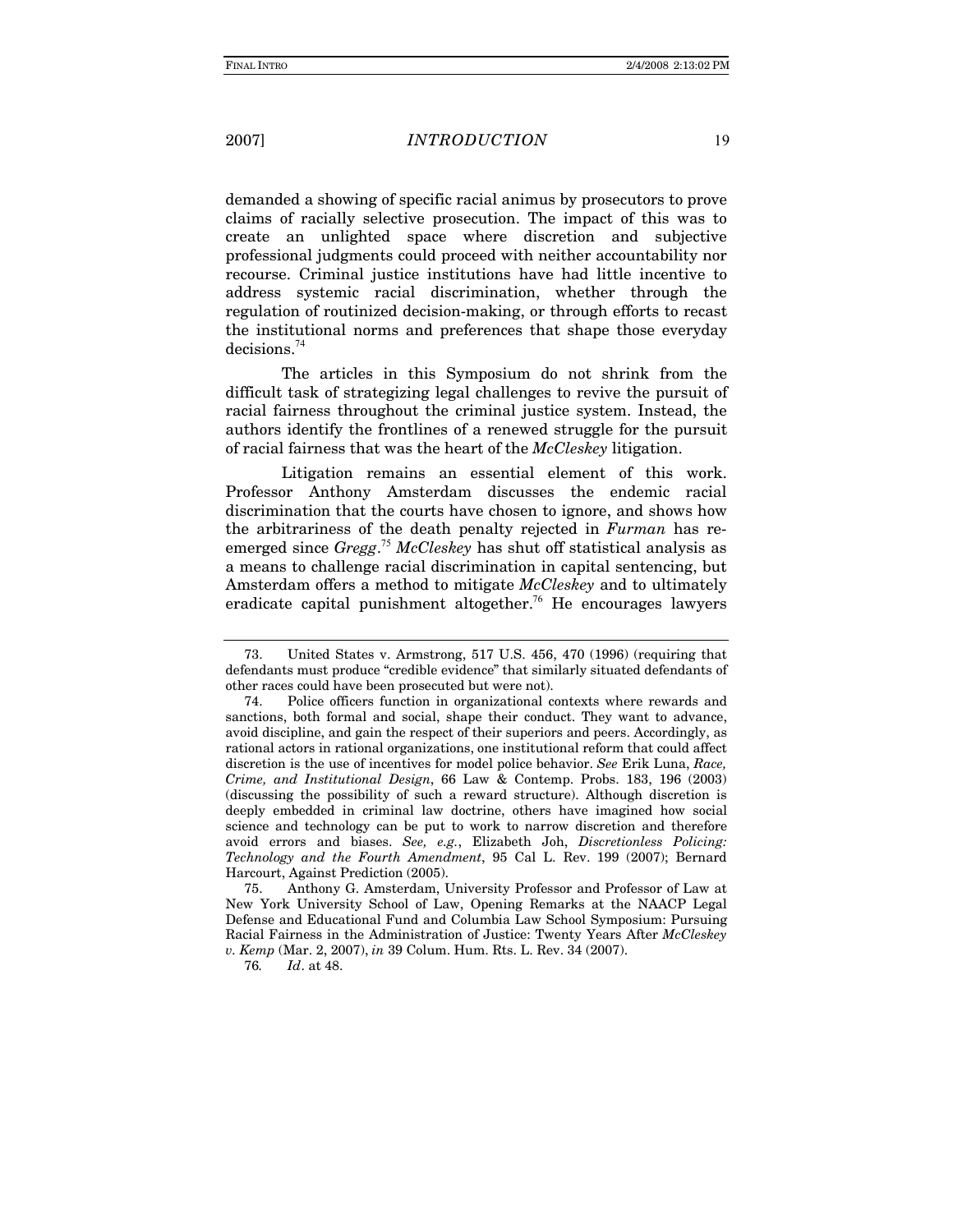#### COLUMBIA HUMAN RIGHTS LAW REVIEW 20  $139:1$

and scholars to study the impact of race on capital sentencing patterns in Southern states, and to then do exhaustive research in the counties with the most egregious evidence of racial bias." He argues that massive evidence of racial discrimination across several jurisdictions will change the terms of public and judicial opinion.<sup>78</sup> He urges a shift in focus from states to counties, where death sentences originate and where local contexts make them possible.<sup>79</sup> County studies, aided by court-ordered discovery and evidence of the racially biased attitudes by prosecutors or law enforcement officials, will provide the strongest tools for such a challenge.<sup>80</sup> As Professor Amsterdam notes, anecdotal evidence is "simply the tollbooth payment that gets us onto the beltway around McCleskey."<sup>81</sup> Such a program will expose the absurdity of McCleskey in assuming that Equal Protection only extends to the overt prejudice of an individual decision-maker as opposed to the cultural context of racial discrimination.<sup>82</sup> Finally, lawyers should advance an argument that the discriminatory administration of capital punishment statutes requires their wholesale invalidation,<sup>83</sup> drawing upon cases such as Yick Wo v. Hopkins<sup>84</sup> to furnish the appropriate remedy. Given changing attitudes about the death penalty, such an effort might offer some hope for eventual wholesale invalidation of the current capital punishment regime.

Professor David Rudovsky argues for a litigation strategy to attack racial profiling at the "point of entry" into the criminal justice system, which is the period where selective enforcement perhaps is most transparent.<sup>85</sup> Rudovsky cites the success of using statistical findings to eliminate racial profiling in several states and in customs enforcement,<sup>86</sup> despite the cumulative disadvantages of *Terry*, *Whren*, and other cases that have eviscerated Fourth Amendment

<sup>77.</sup> Id. at 49.

 $Id.$  at  $50 - 51.$ 78.

<sup>79.</sup> Id. at 52.

Id. at 53. 80.

<sup>81.</sup> Id. at 54.

Id. at 55-56. 82.

<sup>83.</sup> Id. at 56-57.

<sup>84.</sup> Yick Wo. v. Hopkins, 118 U.S. 356 (1886) (holding unconstitutional, on Equal Protection grounds, the discriminatory administration of an otherwise facially-neutral law).

Rudovsky, supra note 52, at 100-01. 85.

<sup>86.</sup> Id. at 102-06.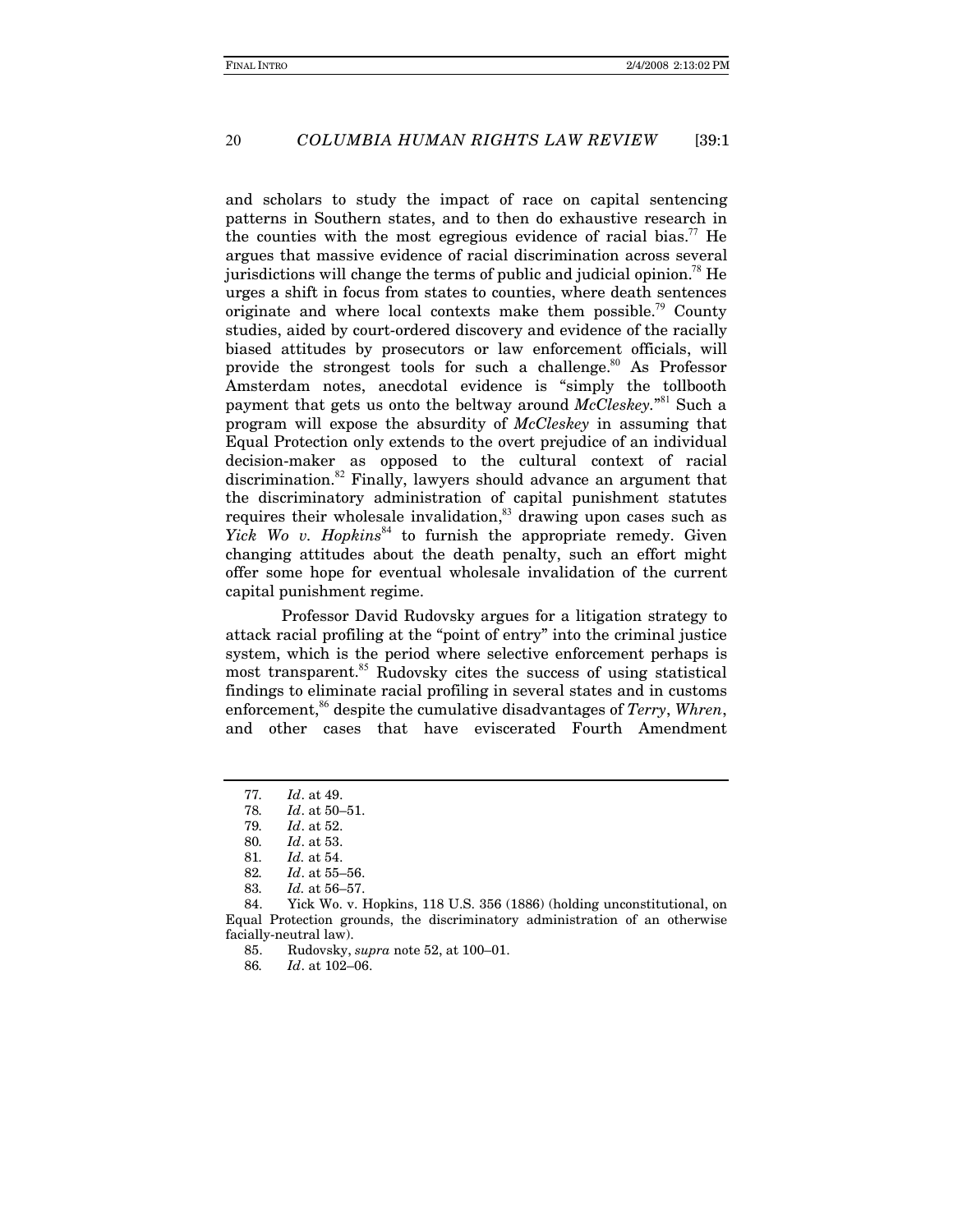### *INTRODUCTION*

protections against racially-discriminatory police practices.<sup>87</sup> He argues that the Equal Protection Clause offers some remedies; and although changing political opinions since 9/11, combined with cases such as Armstrong and McCleskey, make such challenges difficult, statistical evidence has been particularly useful in challenging police officers' (as opposed to prosecutors') conduct.<sup>88</sup> Civil litigation is more likely to provide systemic relief here, given the lack of an exclusionary rule for Fourteenth Amendment violations.<sup>89</sup> Moreover, the success of the "innocence movement" in changing police procedures during investigation and interrogation offers new avenues to promote fairness for all defendants.<sup>90</sup>

Miriam Gohara's commentary elaborates on Rudovsky's approach for successful challenges to racial discrimination in criminal justice enforcement. Despite both the procedural obstacles created by a line of Supreme Court decisions that narrow the grounds upon which race-based claims can be brought, and restrictive legislation such as the Anti-Terrorism and Effective Death Penalty Act<sup>91</sup> and the Prison Litigation Reform Act<sup>92</sup>, Rudovsky highlights the success of some cases, like those attacking racial profiling, in focusing on ameliorating racial discrimination at the "point of entry" into the criminal justice system.<sup>93</sup> Gohara argues that "point of entry" challenges have succeeded not only because of legislative action or consent decrees, but also due to the focus on state action which makes for more persuasive evidence of discrimination than the independent action of prosecutors and juries, which can cloud evidence of state Fourteenth Amendment violations.<sup>94</sup>

<sup>87.</sup> Id. at 106-07.

<sup>88.</sup> Id. at 110-11.

<sup>89.</sup> Id. at 113.

<sup>90</sup> Id. at 119-20.

<sup>91.</sup> Antiterrorism and Effective Death Penalty Act (AEDPA) of 1996, Pub. L. No. 104-132, 110 Stat. 1214 (codified as amended in scattered sections of 8, 18, 28 & 42 U.S.C. (2006)).

Prison Litigation Reform Act (PLRA) of 1995, Pub. L. No. 104-134, 110 92. Stat. 1321 (1996) (codified as amended in scattered sections of 11, 18, 28 & 42  $U.S.C. (2006)$ ).

<sup>93.</sup> Rudovsky, *supra* note 52, at 97.

<sup>94.</sup> Miriam S. Gohara, Commentary, Sounding the Echoes of Racial Injustice Beyond the Death Chamber: Proposed Strategies for Moving Past McCleskey, 39 Colum. Hum. Rts. L. Rev. 124, 135-36 (2007).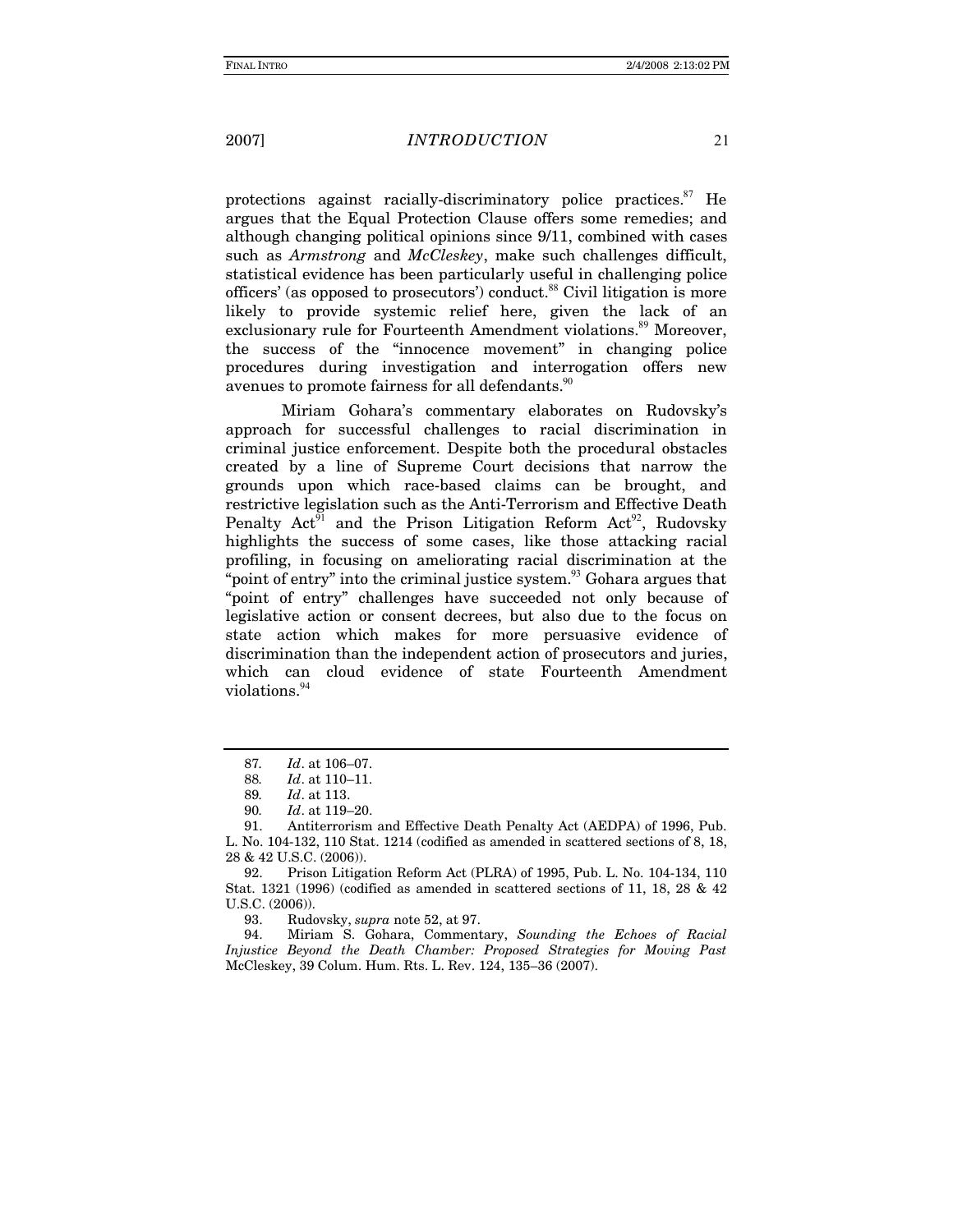#### COLUMBIA HUMAN RIGHTS LAW REVIEW 22  $139:1$

She notes the example of a NAACP Legal Defense Fund challenge to the practice of arresting individuals who owed old fines to the City of Gulfport.<sup>95</sup> Having appealing, sympathetic plaintiffs (which is more likely in a point-of-entry as opposed to a capital case) can better highlight the injustice of policies that discriminate on the basis of race and social class.<sup>96</sup> Data produced by racial-profiling statutes and consent decrees have made the evidence of discrimination much more prominent. Gohara notes that empirical data can bolster anecdotal evidence of racial and socioeconomic discrimination, arguing that such evidence must be well-publicized to erode the "post-racial' illusion" courts have adopted since McCleskey.<sup>97</sup> For Gohara, litigation strategies at all levels of government, complemented by education and public outreach programs, can help bolster an understanding of the discrimination that permeates the criminal justice system.<sup>98</sup> She notes how the fiction of a post-racial world provides a space in which the legacies of racial discrimination continue unchallenged, as McCleskey and  $Whren<sup>99</sup>, Armstrong<sup>100</sup>, and Wardlow<sup>101</sup>$ decisions such as demonstrate. McCleskey has virtually eliminated incentives to address racial discrimination in the death penalty since the challenge of the need for "smoking gun" evidence far outweighs any procedural gains from the grant of standing to defendants to bring race-of-victim claims.<sup>102</sup> Despite Justice Powell's suggestion that such concerns be directed to legislative bodies, McCleskey bolstered antireform arguments.<sup>103</sup> Gohara's article provides a litigation roadmap to reverse these trends.

98. Gohara, supra note 94, at 141-42.

99. Whren, 517 U.S. at 814 (holding that a police officer's subjective reasons for stopping a car are not relevant when determining the reasonableness of that stop under the Fourth Amendment).

100. Armstrong, supra note 73.

101. Illinois v. Wardlow, 528 U.S. 119, 124-25 (2000) (holding that police can consider characteristics of a high crime location in determining whether behavior rises to the level of suspicion that warrants further investigation).

102. Baldus, *supra* note 27, at 144. See also Pa. Supreme Court Comm. on Racial & Gender Bias in the Justice System, supra note 55.

103. Baldus, *supra* note 27, at 145.

<sup>95.</sup> Id. at 136-37.

<sup>96.</sup> Id. at 137.

<sup>97.</sup> Id. at 141. In this illusion, whites as individuals and Americans collectively are morally obligated to ignore the distinctions of racial minorities from the whole, and race consciousness in law is a form of bias that leads to the perpetuation of disadvantage. See Taslitz, supra note 2.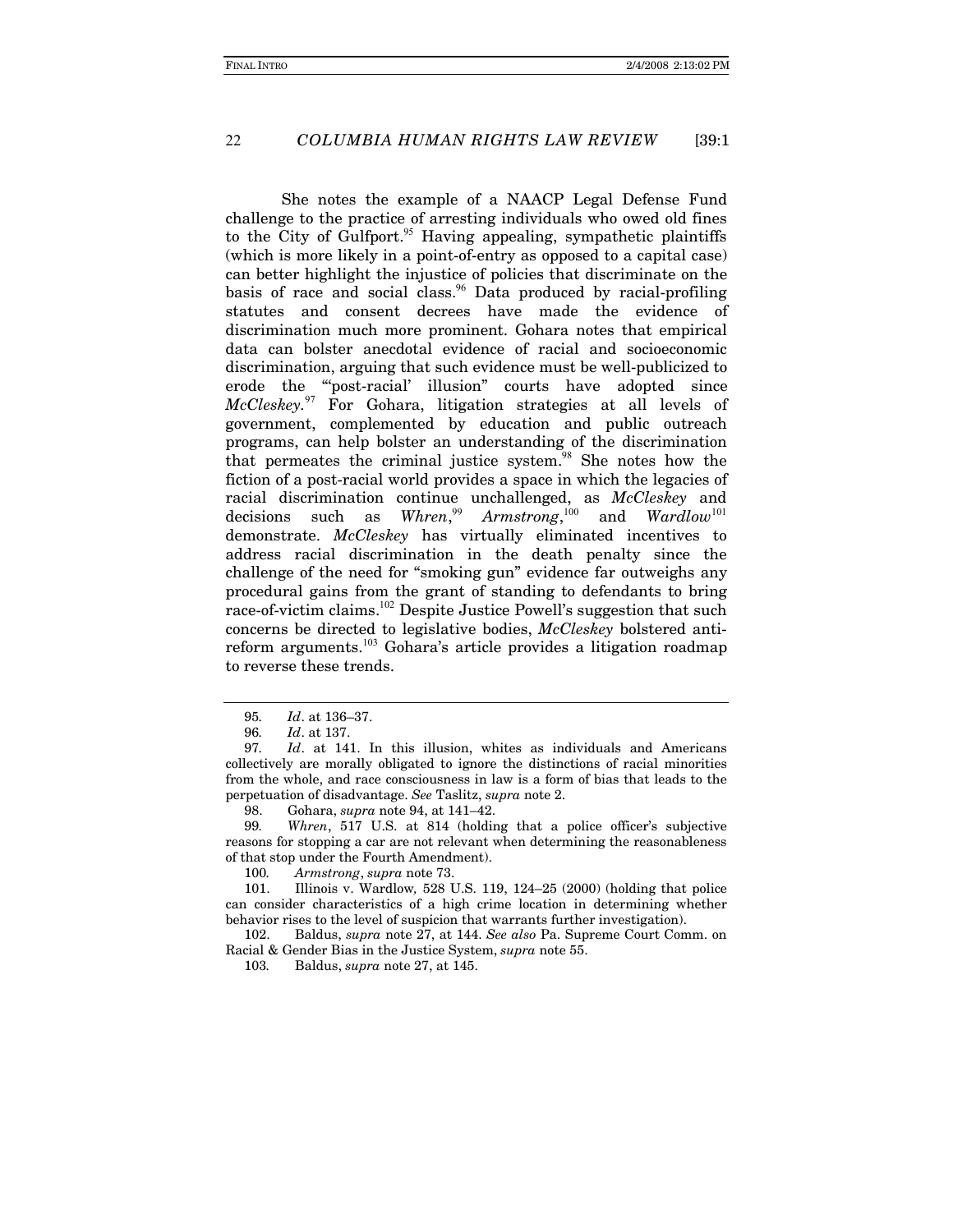### **INTRODUCTION**

Proportionality remains a concern of legislative bodies, despite the evisceration of proportionality as a basis for a constitutional claim. Professors David C. Baldus, George Woodworth, and Catherine M. Grosso examine proportionality evidence from Pennsylvania, Maryland, and New Jersey. Thanks to a recent set of studies, Pennsylvania has McCleskey-like evidence of racial disparities (with regard to the race of defendants rather than victims), although its Supreme Court has not decided any cases on the merits by relying on this evidence.<sup>104</sup> Maryland's governor commissioned a study of the death penalty that revealed evidence of systemic disparities in black-defendant/white-victim cases.<sup>105</sup> Despite such evidence, and over a dissent arguing that the disparity was enough to trigger *Armstrong* discovery rights, the Maryland Court of Appeals ultimately adopted a *McCleskey*-like approach because of the absence of convincing evidence of discrimination by a prosecutor or jury in any individual case.<sup>106</sup>

The New Jersey Supreme Court developed an empirical database that includes all cases, and has rejected McCleskey's onerous burden of proof.<sup>107</sup> While it has not ruled in favor of any plaintiffs' claims of systemic discrimination, the New Jersey Supreme Court has taken a much more proactive stance to ensure the proportionate and consistent application of the death penalty.<sup>108</sup> A decision in 1987 prompted county prosecutors to adopt capital charging guidelines, a decision in 1989 established a rigorous framework of monitoring, and a decision in 1992 rejected McCleskey's "direct evidence of purposeful discrimination" requirement.<sup>109</sup> While the New Jersey court has actively monitored race-based claims andprior to its 2007 abolition—reserved the death penalty for the most aggravated cases, the fact that it has denied all claims of systemic discrimination does not mean that the system is cured of race-based effects.<sup>110</sup> Rather, other more troubling factors may weigh into this

<sup>104.</sup> Id. at 152-54.

<sup>105.</sup> Id. at 159. See also Paternoster et al., supra note 26.

Id. at 163-64. See, e.g., Evans v. State, 914 A.2d 25, 66-67 (Md. 2006) 106. (holding that general statewide statistics cannot establish a violation of the Maryland Declaration of Rights; the defendant must establish specific discriminatory intent in his case).

<sup>107.</sup> Id. at 166-67.

<sup>108.</sup> *Id.* at 164–65. See N.J. Const. art. 1, § 12.

<sup>109.</sup> Baldus, *supra* note 27, at 166-67.

 $Id.$  at 169-70. 110.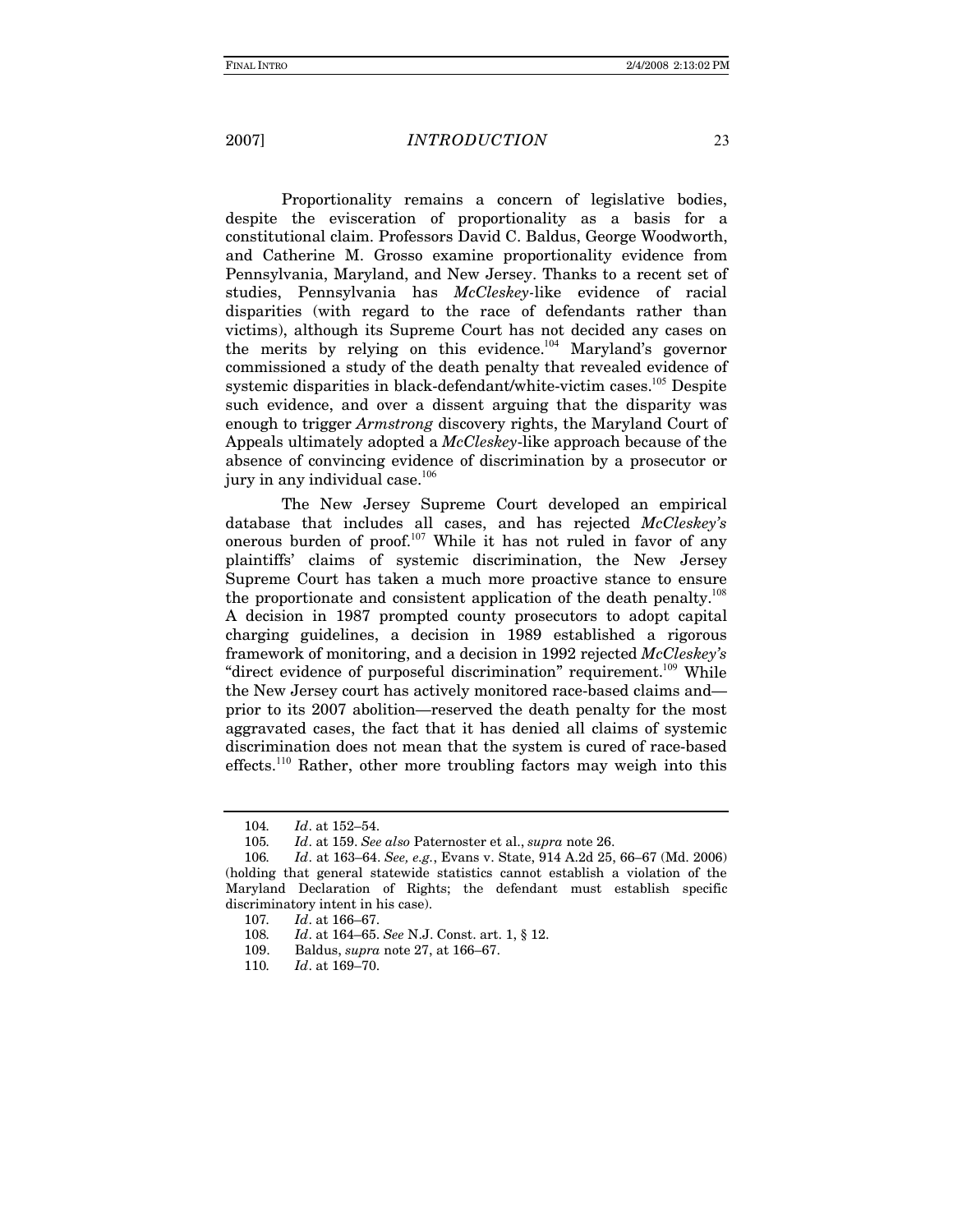#### COLUMBIA HUMAN RIGHTS LAW REVIEW 24  $139:1$

result, such as the fact that the Court has limited indirect evidence of discrimination and has adopted a high burden of proof—on the order of that required in McCleskey.<sup>111</sup> Nevertheless, the Court's attention encouraged prosecutorial vigilance to avoid the taint of racism on capital sentences.

Race-of-victim effects persisted despite such efforts in New Jersey, raising questions about the ability of any system with broad statutory aggravating factors to purge the system of race effects. Moreover, given the unusual independence granted to Supreme Court justices in New Jersey, this model might not be replicable in states with elected justices. Therefore, Baldus argues, either total abolition or a drastic narrowing of death-eligible crimes is essential to reduce systemic racial discrimination in capital punishment.<sup>112</sup>

Professor Sheri Lynn Johnson proposes that new social science research on subconscious racial bias can be put to work to redesign the process of fact-finding and trial strategies.<sup>113</sup> Unconscious biases may animate racial associations and emotions that then become engines of cognitive bias,<sup>114</sup> which in turn may create perceptions and emotions that cast African-American defendants as more culpable and therefore "deathworthy".<sup>115</sup> Using these dynamics in jury selection and trial strategy can reveal and redirect the underlying racial frames of jurors and judges. She shows the need for greater diversity among fact-finders and a focus on individualized relief.<sup>116</sup> Johnson cautions that although only one McCleskey claim has succeeded in the last twenty years, 117 and that case involved a black-on-black murder, in other cases racial disparity evidence may have led courts to be more receptive to other unfairness claims.<sup>118</sup> She uses *Batson v. Kentucky*<sup>119</sup> to imagine how more diverse

<sup>111.</sup> Id. at 169.

<sup>112.</sup> Id. at 177.

Johnson, supra note 45, at 190. See, e.g., Christine Jolls & Cass R. 113. Sunstein, The Law of Implicit Bias, 94 Cal. L. Rev. 969, 982-86 (2006) (discussing the possibility that workplaces that promote positive depictions of minorities and that are diverse may decrease implicit bias and therefore lessen workplace discrimination).

<sup>114.</sup> Johnson, *supra* note 45, at 189.

Id. at 198; Eberhardt et al., supra note 15. 115.

<sup>116.</sup> Johnson, *supra* note 45, at 178.

<sup>117.</sup> Id. at 179-80.

<sup>118.</sup> Id. at 184-85.

<sup>119.</sup> Batson v. Kentucky, 476 U.S. 79 (1986).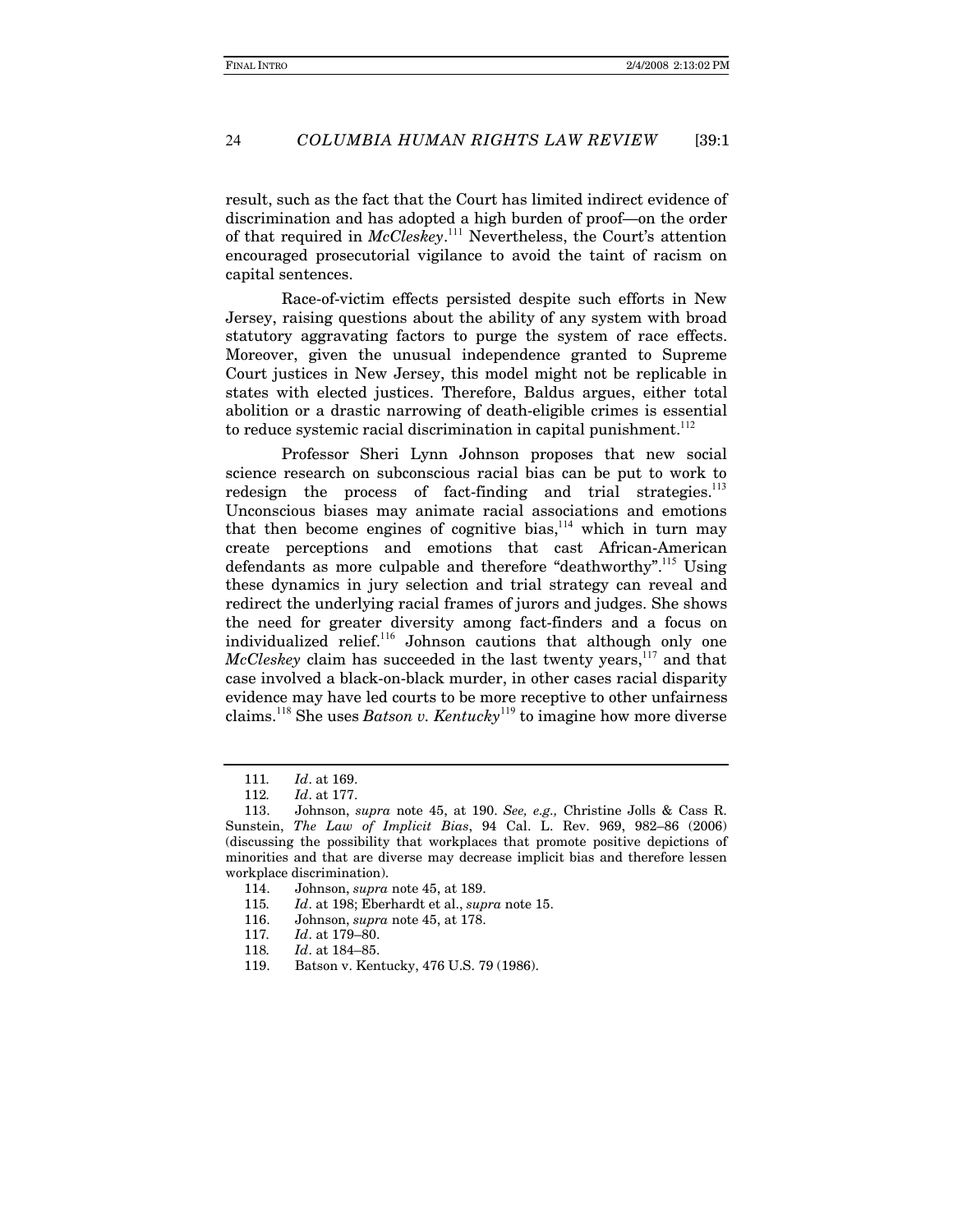### *INTRODUCTION*

juries can mitigate the effects of implicit and unconscious racial  $bias.<sup>120</sup>$ 

Professor Angela Davis presents a framework for understanding and addressing race and class disparities arising from prosecutorial discretion. Such discretion is the root of many of the unwarranted racial disparities in the American criminal justice system.<sup>121</sup> Even though most individual prosecutors are not deliberately racist, race and class influence every stage of the criminal justice system, contributing to disparate outcomes.<sup>122</sup> For example, because "[r] ace often plays a role in the decision to detain and/or arrest a suspect", a black defendant may be labeled a recidivist when a "more criminal" white defendant will be treated as a first-time offender deserving of leniency.<sup>123</sup> Davis argues that, although the Supreme Court has ensured that no legal remedies are available, prosecutors must take responsibility for the racial impact of their decisions.  $^{124}$ 

Synthesizing Oyler v. Boles, Washington v. Davis, and Wayte v. United States, Davis concludes that both discriminatory effect and purpose must be shown to prove selective prosecution.<sup>125</sup> Moreover, the United States v. Armstrong<sup>126</sup> ruling sets an onerous threshold for discovery in a selective prosecution case-a burden that most resource-constrained defendants will likely be unable to meet.<sup>127</sup> Similarly, the McCleskey decision is a symptom of the Court's "aversion to challenging the exercise of prosecutorial discretion."<sup>128</sup> Given this aversion even in the face of pervasive evidence, reform must be pursued outside of litigation. In particular, Davis argues that racial impact studies should be conducted in prosecutors' offices. These studies should track the race of the defendant and victim at each step of the process.<sup>129</sup> The public dissemination of the results of such studies would help motivate prosecutors to correct inequities

<sup>120.</sup> Johnson, *supra* note 45, at 185-86.

<sup>121.</sup> Angela J. Davis, Racial Fairness in the Criminal Justice System: The Role of the Prosecutor, 39 Colum. Hum. Rts. L. Rev. 202, 202-03 (2007).

<sup>122.</sup> Id. at 203.

 $Id.$  at 209-10. 123.

<sup>124.</sup> Id. at 210.

<sup>125.</sup> Id. at 211.

<sup>126.</sup> United States v. Armstrong, 517 U.S. 456 (1996).

<sup>127.</sup> Davis, *supra* note 121, at 214.

Id. at 217. 128.

<sup>129.</sup> Id. at 219-20.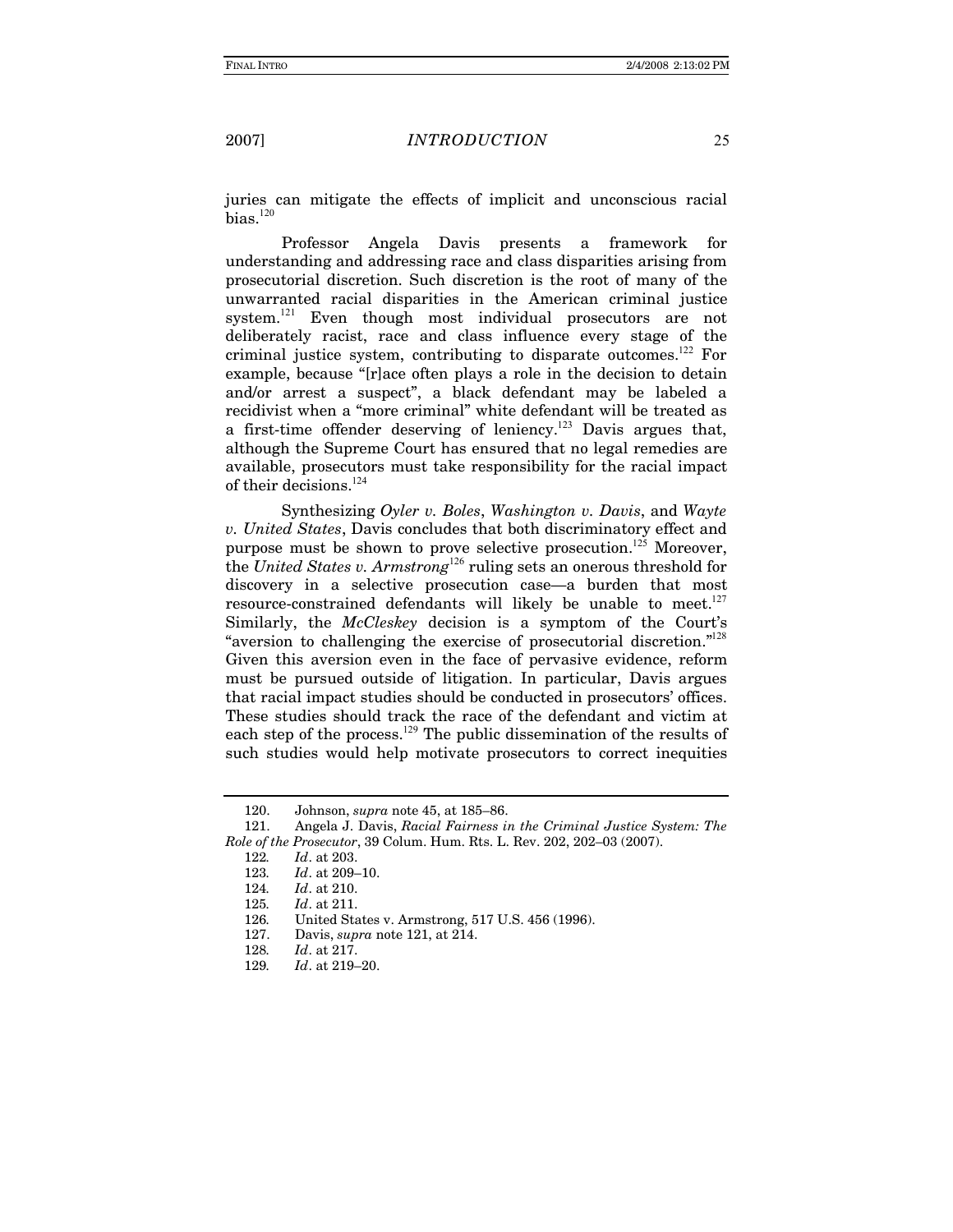#### COLUMBIA HUMAN RIGHTS LAW REVIEW 26  $139:1$

and enable voters to elect prosecutors who care about eliminating bias.<sup>130</sup> Davis also endorses an ABA Commission racial recommendation to form Criminal Justice Racial and Ethnic Task Forces to gather and disseminate social science and public policy evidence on racial fairness in the administration of criminal justice.<sup>131</sup> Acknowledging that there will be prosecutorial resistance, Davis suggests ways to make the data collection requirements less onerous. She also offers the Vera Institute of Justice's Prosecution and Racial Justice Project as a model approach to reducing racial bias at every stage of the prosecutorial process.<sup>132</sup> Above all, Davis emphasizes that prosecutorial cooperation will be crucial in eliminating unwarranted racial disparities in the criminal justice system. $^{133}$ 

Legislation is the focus of two articles in this Symposium. Professor Olatunde Johnson's contribution cites statements by the U.S. Supreme Court as to its institutional incompetence to effectively address disparate impact claims.<sup>134</sup> While noting the fundamental dilemma—that legislatures' apathy towards these issues explains why advocates have tried the courts—she recognizes that the Court's decisions have left few options.

Johnson first recounts the failure of a federal Racial Justice Act (RJA) to effectively overturn the McCleskey ruling. The RJA, first proposed in 1988, sought to allow the use of statistics to shift the burden of proof to demonstrate that racial disparities were "clearly and convincingly' explained by nondiscriminatory factors."135 Later versions, including the RJA that was added to the 1994 crime bill that passed the House, imposed a reduced burden of proof and eliminated state data collection requirements. Nonetheless, even these concessions failed to convince those who felt the RJA would

135. Johnson, O., *supra* note 134, at 238-39 (citing H.R. 4442 § 3(c)).

Id. at 221-22. 130.

Id. at 222-23. 131.

<sup>132.</sup> Id. at 228-29.

<sup>133.</sup> Id. at 232.

<sup>134.</sup> Olatunde C. A. Johnson, Legislating Racial Fairness in Criminal Justice, 39 Colum. Hum. Rts. L. Rev. 233, 233 (2007) (pointing out that the Court states that "McCleskey's arguments are best presented to the legislative bodies" and that "it is not the responsibility—or indeed even the right—of this Court to determine the appropriate punishment for particular crimes" (citing McCleskey v. Kemp, 481 U.S. 279, 319 (1987)); see Washington v. Davis, 426 U.S. 229 (1976); Pers. Adm'r of Mass. v. Feeney, 442 U.S. 256 (1979).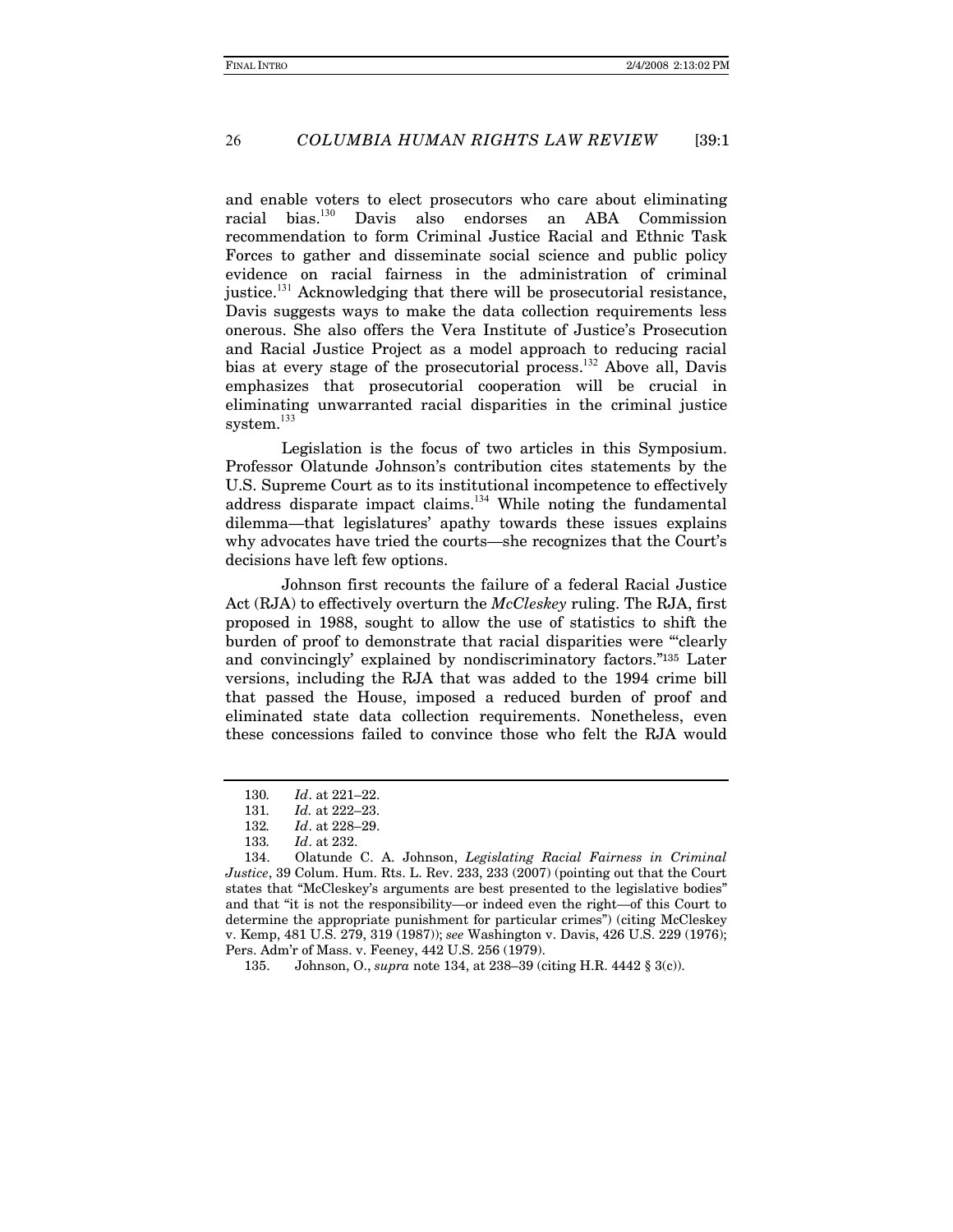### *INTRODUCTION*

impede the execution of capital punishment.<sup>136</sup> She then turns to the Kentucky Racial Justice Act (KRJA),<sup>137</sup> which has been the only state law to explicitly address the reality of racial disparity in criminal justice. But this weak law had a low standard of proof for the state and only concerned discrimination by prosecutors in choosing to seek the death penalty.<sup>138</sup> The KRJA's success seems limited at best, and some anecdotes suggest that the law has had the perverse consequence of encouraging prosecutors to seek a death sentence in even more cases. Johnson then discusses some other forms of review, like state commissions and the (now defunct) New York death penalty law, which explicitly included evidence of racial bias in its proportionality review.<sup>139</sup>

Johnson discusses the recent legislative reform movement to impose moratoriums or to abolish outright the death penalty in certain states (even as efforts to expand it continue in other states). While racial inequalities have played a role in some states, such as in Maryland's moratorium, concerns about the potential innocence of some death row inmates have also featured prominently in reform efforts and the overall decline in support for capital punishment.

Johnson then extends her discussion to racial fairness and sentencing reform beyond the death penalty context, focusing particularly on drug offenses. The concentration of resources on particular types of policing activity may largely be responsible for high minority incarceration rates. Highlighting a recurring theme of unresponsiveness to progressive calls for reform—as demonstrated by congressional inaction in reducing the sentencing disparity between crack and powder cocaine—she notes the promise of state drug law reform. Yet despite many states' drug law reforms, these efforts often arise over concerns about the *efficacy* of punitive drug laws rather than the racially disparate impact of harsh sentences. While she appreciates an effort in Oregon to consider "racial impact" statements" in criminal justice sentencing, assumptions about high minority criminality may likely make such explicitly race-based reform efforts less successful.

There are further limitations to using racial disparity as a focus for criminal justice reform. Race-based reform efforts may help

<sup>136.</sup> Id. at 240-41.

Ky. Rev. Stat. Ann. § 532.300-309 (West 1998). 137.

<sup>138.</sup> Id.

<sup>139.</sup> Johnson, O., supra note 134, at 244.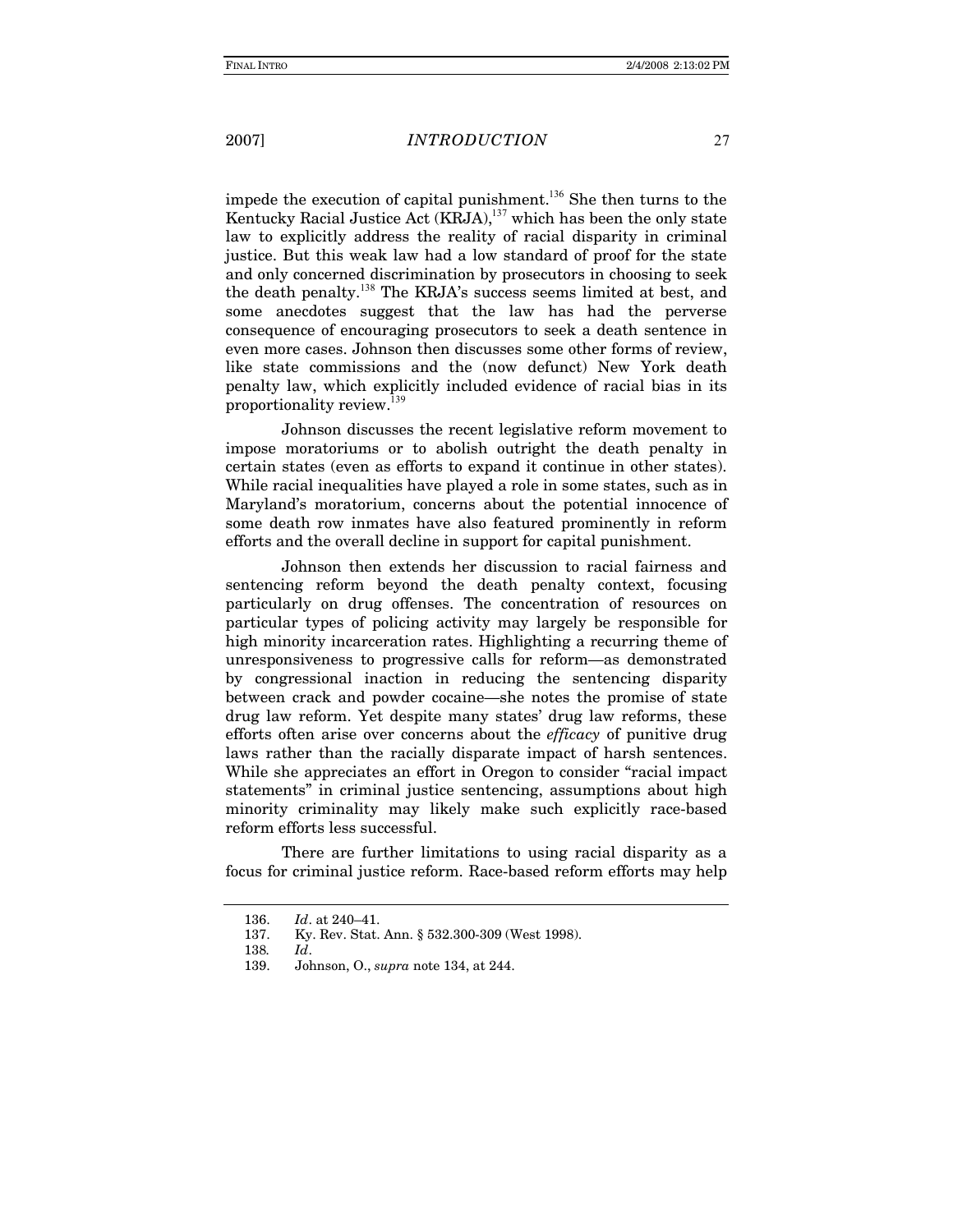#### COLUMBIA HUMAN RIGHTS LAW REVIEW 28  $139:1$

spur change, but the changes may ultimately be deracialized by ignoring the racial imbalances that were the target of the corrective amendments. For example, in *Kimbrough*, the Supreme Court upheld sentencing departures from the Federal Sentencing Guidelines for crack cocaine offenses, but only twice in the decision mentioned the racial dimensions of the infamous 100-to-1 crack-powder cocaine disparity, and then only in passing via a secondary citation to a five year old report from the U.S. Sentencing Commission.<sup>140</sup> And, in Connecticut, the state legislature eliminated the crack-powder cocaine disparity without mentioning the racial impacts of the state's repealed law. Like the Federal Sentencing Commission and the Kimbrough court, the Connecticut legislature cited new social facts disputing the allegedly greater harms of crack cocaine, barely recognizing the racial imbalances in the administration of these

See Kimbrough v. United States, 128 S.Ct. 558 (2007) (upholding a 140. trial judge's downward departure from the Federal Sentencing Guidelines for a defendant who pled guilty in 2005 to possession of 56 grams of crack cocaine, stating that crack and powder cocaine merit equal treatment and rejecting the higher federal sentences for trafficking crack cocaine). See also Linda Greenhouse, Justices Restore Judges' Control Over Sentencing, N.Y. Times, Dec. 11, 2007, at A1. Justice Ginsburg, writing for the *Kimbrough* majority, noted that the U.S. Sentencing Commission's action to reduce the crack-cocaine sentencing disparity was based on its finding that the "problems associated with the 100-to-1 drug quantity ratio [are] urgent and compelling, and that the higher penalties for crack cocaine far "overstate" both "the relative harmfulness" of crack cocaine and the "seriousness of most crack cocaine offenses." Kimbrough, 128 S.Ct. at 9. See also United States Sentencing Commission, Report to Congress: Cocaine and Federal Sentencing Policy 8 (May 2007), available at http://www.ussc.gov/ r\_congress/cocaine2007.pdf. The Commission promulgated the guideline amendment as a measure to alleviate some of the problems noted by Justice Ginsburg. The Commission also recommended that Congress take further steps to reduce the sentencing disparity in federal law. The lengthy *Kimbrough* opinion mentioned race only twice. First, the majority cited the Commission's 2002 report that recognized and criticized the crack/powder sentencing differential as "foster[ing] disrespect for and lack of confidence in the criminal justice system" because of a "widely-held perception" that it "promotes unwarranted disparity based on race." United States Sentencing Commission, Report to Congress: Cocaine and Federal Sentencing Policy 103 (May 2002), available at http://www.ussc.gov/r\_congress/02crack/2002crackrpt.pdf. Second, the majority cited the statements in the 2002 Report that approximately 85% of defendants convicted of crack offenses in federal court are black; thus the severe sentences required by the 100-to-1 ratio are imposed "primarily upon black offenders." Kimbrough, 128 S.Ct. at 9, 15.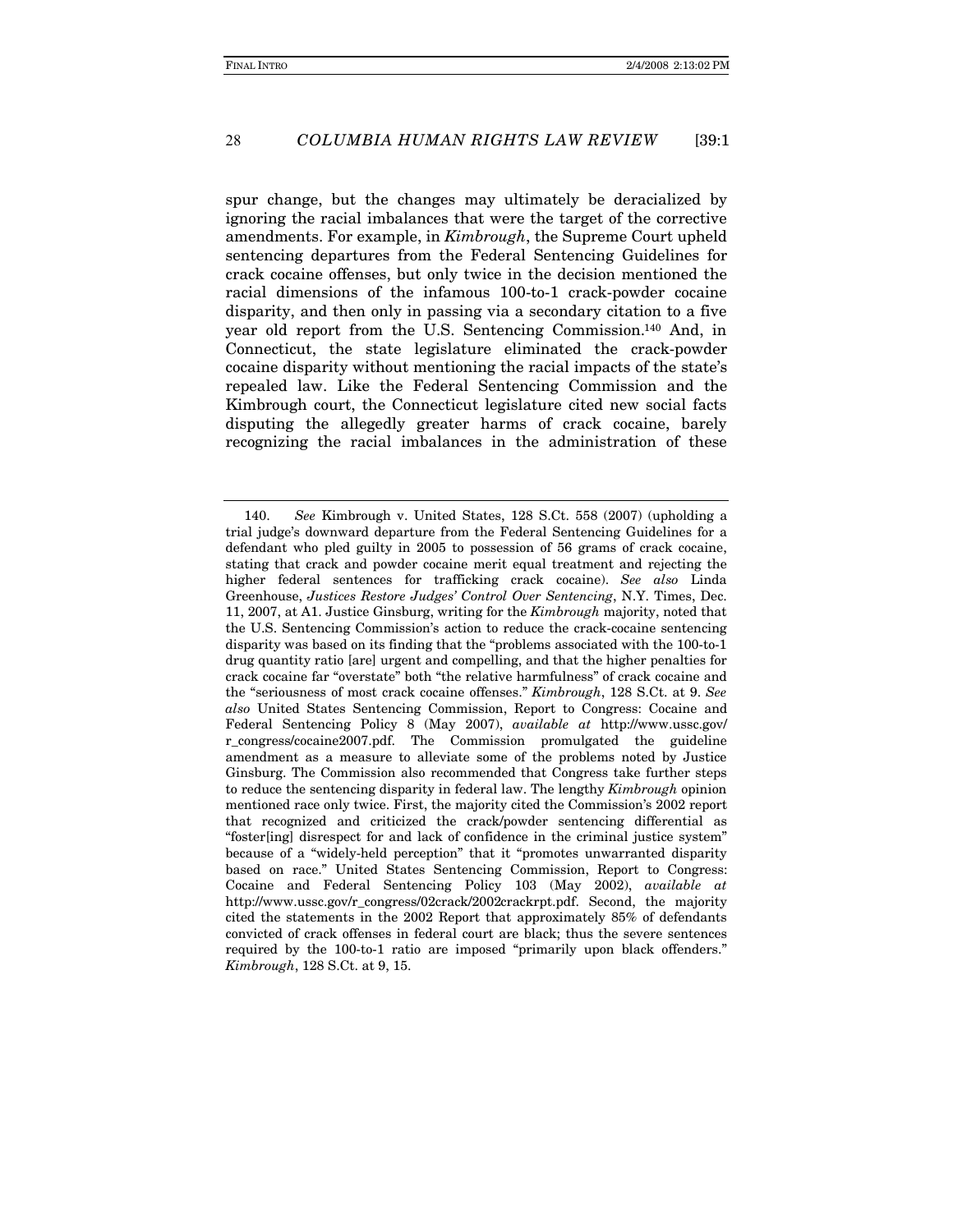### *INTRODUCTION*

laws.<sup>141</sup> More generally, a focus on racial politics detracts from the larger issue of America's "over-reliance on incarceration" as well as the need to forge coalitions to address criminal justice reform—even though racial subjugation is an implicit aspect of harsh sentencing policies.<sup>142</sup>

Professor Dorothy Roberts emphasizes the need for a full understanding of the extent of racial oppression before seeking to rectify the problem through a concerted campaign toward abolition of a broad set of racially destructive laws and policies. McCleskey and cases requiring individualized proof of racial discrimination "treat. racial bias as a system *malfunction*" when the criminal justice system is designed to subjugate African Americans.<sup>143</sup> She notes that the McCleskey decision recognized that a different decision would threaten the entire criminal justice system, given how pervasive racial bias is in the system.<sup>144</sup>

incarceration, Roberts contends that mass capital punishment, and police terror are the direct progeny of slavery and Jim Crow.<sup>145</sup> "[M]ass imprisonment of African Americans should be viewed as a state measure to supervise citizens en masse on the basis of race rather than a race-neutral effort to control crime or mete out offenders' just deserts," especially in light of the fact that "stable" incarceration rates appear in a period of white hegemony and a stable racial order" and spikes in minority incarceration rates occur during times of upheaval in the racial hierarchy.<sup>146</sup> Capital punishment and police terror more generally have their origins in the lynchings of previous epochs, designed to reassert white dominance.<sup>147</sup> Roberts concludes the entire criminal justice system is a vehicle for the reinforcement of racial hierarchy and control.

<sup>13</sup> states had similar disparities as of 2005, but only Connecticut has 141. acted legislatively to eliminate the disparity. See HB 6975, available at http://www.cga.ct.gov/2005/ACT/Pa/pdf/2005PA-00248-R00HB-06975-PA.pdf, enacting Public Act No. 05-248, ended the sentencing disparity between crack and powder cocaine effective July 1, 2005.

<sup>142.</sup> Johnson, O., supra note 134, at 256.

<sup>143.</sup> Dorothy Roberts, Constructing a Criminal Justice System Free of Racial Bias: An Abolitionist Framework, 39 Colum. Hum. Rts. L. Rev. 261, 264  $(2007).$ 

<sup>144.</sup>  $Id.$ 

Id. at 267. 145.

Id. at 271-72. 146.

Id. at 274-75. 147.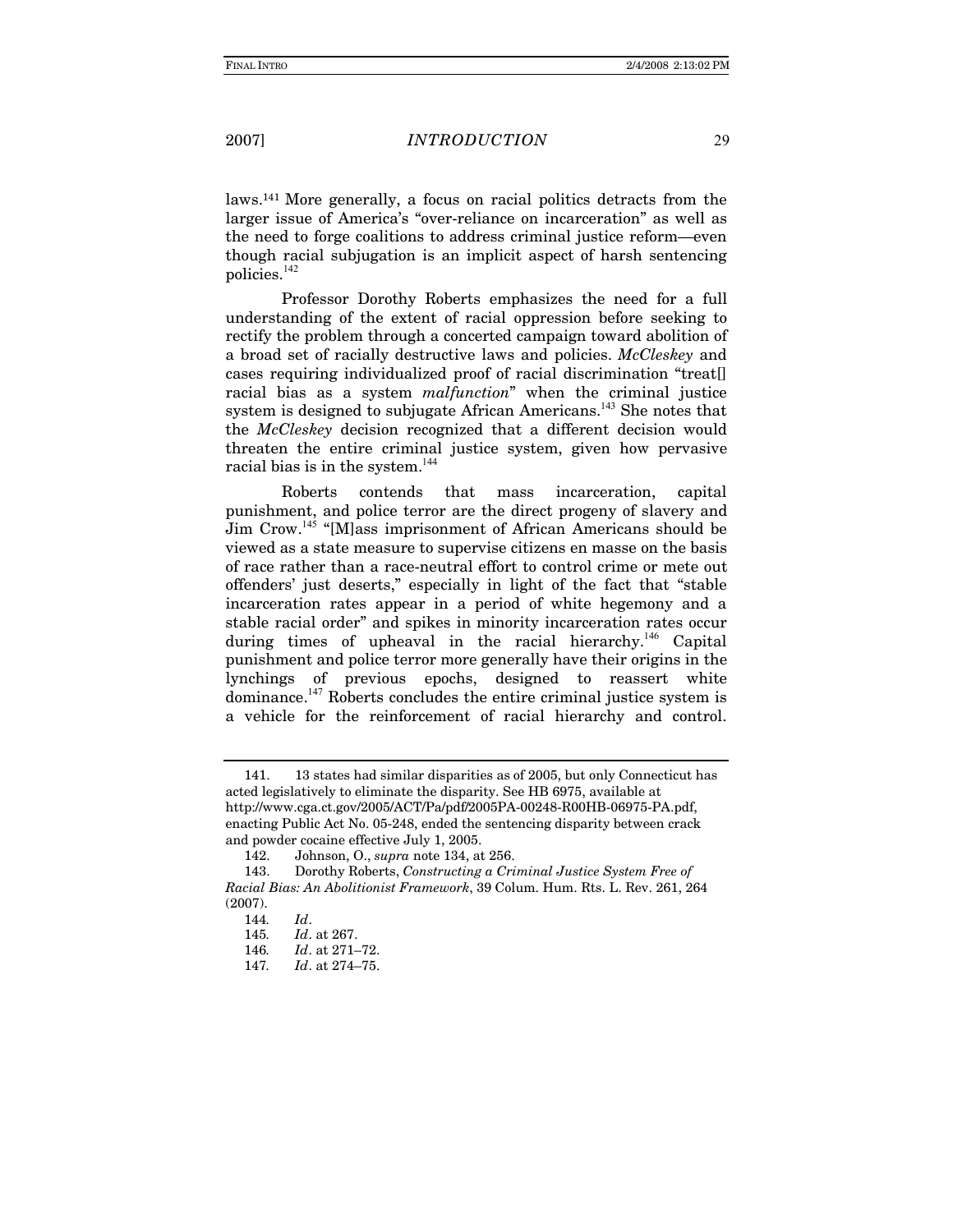#### COLUMBIA HUMAN RIGHTS LAW REVIEW 30  $139:1$

Abolition of all these forms of racist control is necessary for any lasting change to occur.

Theodore Shaw, whose vision inspired and animated the Symposium, also paints a rich and detailed picture of the dynamics of racial inequality. He begins by arguing that the Supreme Court has applied a "gratuitously cramped constitutional jurisprudence" to racial discrimination claims by minorities. Shaw notes that desegregation jurisprudence adopted a de facto/de jure distinction not found anywhere in the Constitution. He cites the intentionality requirement of Washington v. Davis<sup>148</sup> as an example of how courts have washed their hands of "societal discrimination".<sup>149</sup> Courts have been much more receptive, however, to equal protection arguments brought by whites in "reverse discrimination" affirmative action and gerrymandering cases.

In particular, "McCleskey v. Kemp stands out as a decision [that] has erected a barrier to challenging" discriminatory policies.<sup>150</sup> Subsequent studies have shown that the Baldus Study<sup>151</sup> was not an anomalous result. Continued disparities in capital punishment, particularly in "lynching states," are the result of the willful ignorance of McCleskey.<sup>152</sup> The impact of the War on Drugs on minority communities offers further evidence of the racial bias that permeates the criminal justice system, and of the willingness of judges to tolerate disparities.<sup>153</sup> Even in the face of this discouraging situation, however, Shaw implores his listeners to maintain hope and to act to create a more just reality.<sup>154</sup>

The historical trajectory leading to McCleskey shows the inevitability of a constitutional conflict from two strains in American law and society that had been building for decades. Robert Stroup

Washington v. Davis, 426 U.S. 229 (1976) (upholding a law in spite of 148. its racially disproportionate impact because it lacked a racially discriminatory purpose).

Theodore M. Shaw, Director-Counsel and President of the NAACP 149. Legal Defense and Educational Fund, Inc., Keynote Address at the NAACP Legal Defense and Educational Fund and Columbia Law School Symposium: Pursuing Racial Fairness in the Administration of Justice: Twenty Years After McCleskey v. Kemp (Mar. 3, 2007), in 39 Colum. Hum. Rts. L. Rev. 59, 61 (2007).

<sup>150.</sup> Id. at 66.

<sup>151.</sup> Baldus Study, supra note 5.

<sup>152.</sup> Shaw, *supra* note 149, at 68.

<sup>153.</sup> Id. at 69.

Id. at 72-73. 154.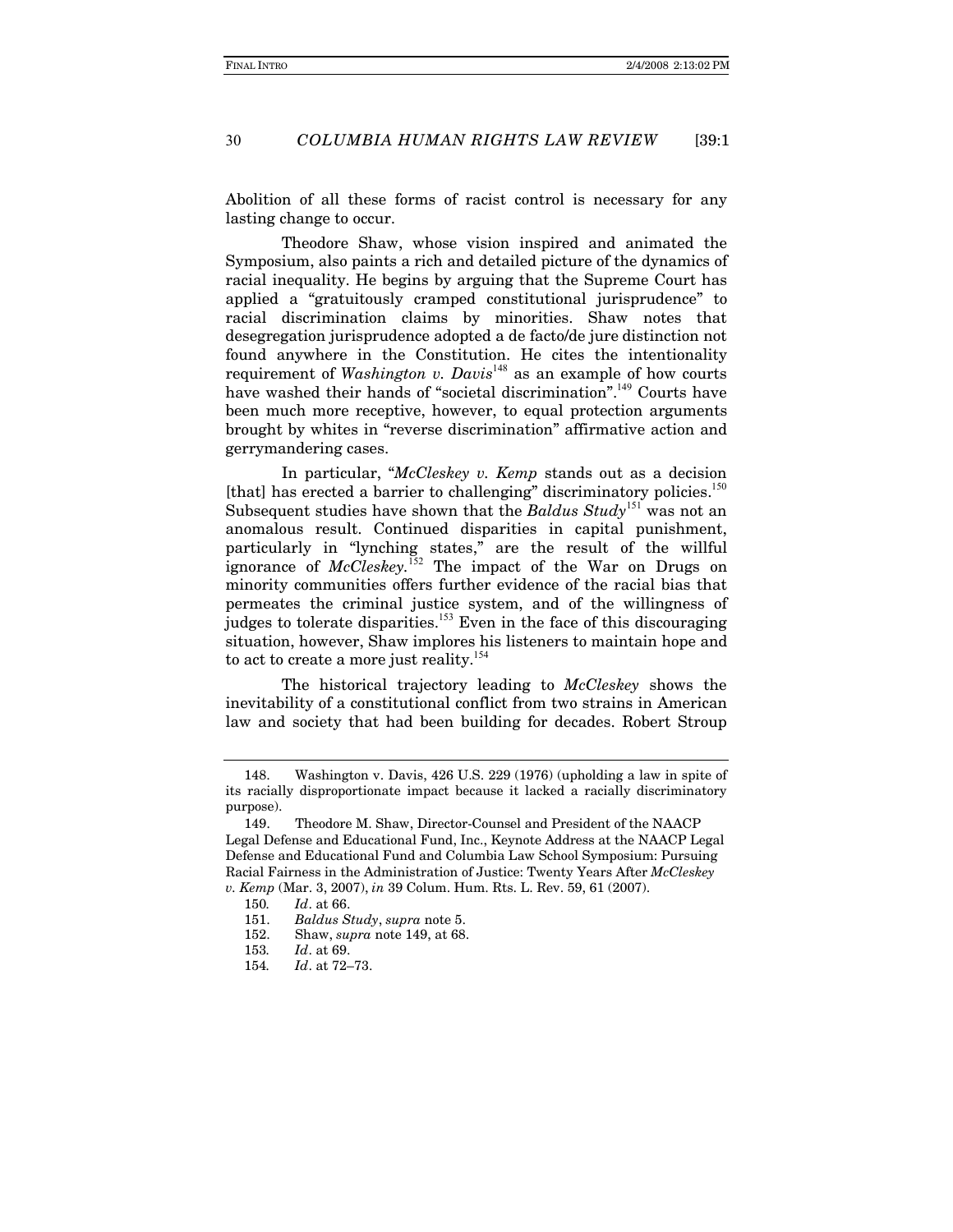### *INTRODUCTION*

begins this history with a detailed recounting of the trial that led to the Supreme Court case. The McCleskeys hired a private lawyer to defend their son Warren, but had no money to provide a thorough defense.<sup>155</sup> McCleskey's childhood, the murder, and the trial all occurred in a context of rampant segregation, discrimination, and economic disparities in the American South of the 1960s and 1970s. As a result of residential segregation, the McCleskey jury included eleven Whites and one Black, most of whom presumably lived in areas with limited racial intermixing.<sup>156</sup> After McCleskey's conviction, the appeals process took place during the Reagan era. During this time of growing income inequality, social welfare support and legal services for indigent criminal defendants weakened, further hurting poor Americans, with a disproportionate impact on African Americans.<sup>157</sup> During the early 1980s when McCleskey's appeals proceeded, President Reagan wanted judges to be more concerned about society than criminal rights, and sought more punitive punishments while simultaneously escalating the War on  $Drugs.<sup>158</sup>$ 

Stroup also provides a legal context for the decision. He explains that advocates had hope of success when the Court granted certiorari, given the several "liberal" victories in the October 1985 Term, which upheld affirmative action and voting rights while permitting the use of statistical evidence to prove racial  $\alpha$  discrimination.<sup>159</sup> Given these decisions, a *McCleskey* victory seemed possible.<sup>160</sup> However, the Court "lacked the will" to enforce the Fourteenth Amendment because of the upheaval that a ruling for McCleskey might cause, and not just in criminal law and

<sup>155.</sup> Stroup, *supra* note 32, at 78–79.

<sup>156.</sup> Id. at 79-80.

Id. at 80. 157.

<sup>158.</sup> Id. at 83, 86.

See Local 93 v. Cleveland, 478 U.S. 501 (1986) (upholding consent 159. decree that employed affirmative action for minorities who were not victims of discrimination); Thornburg v. Gingles, 478 U.S. 30 (1986) (holding that North Carolina multimember legislative districts dilute minority votes in violation of the Voting Rights Act); Vasquez v. Hillery, 474 U.S. 254, 259-60 (1986) (holding that exclusion of African Americans from grand jury required overturning of conviction that resulted from that indictment and accepting use of "general" statistical principles" to determine racial discrimination in criminal justice context).

<sup>160.</sup> Stroup, supra note 32, at 93.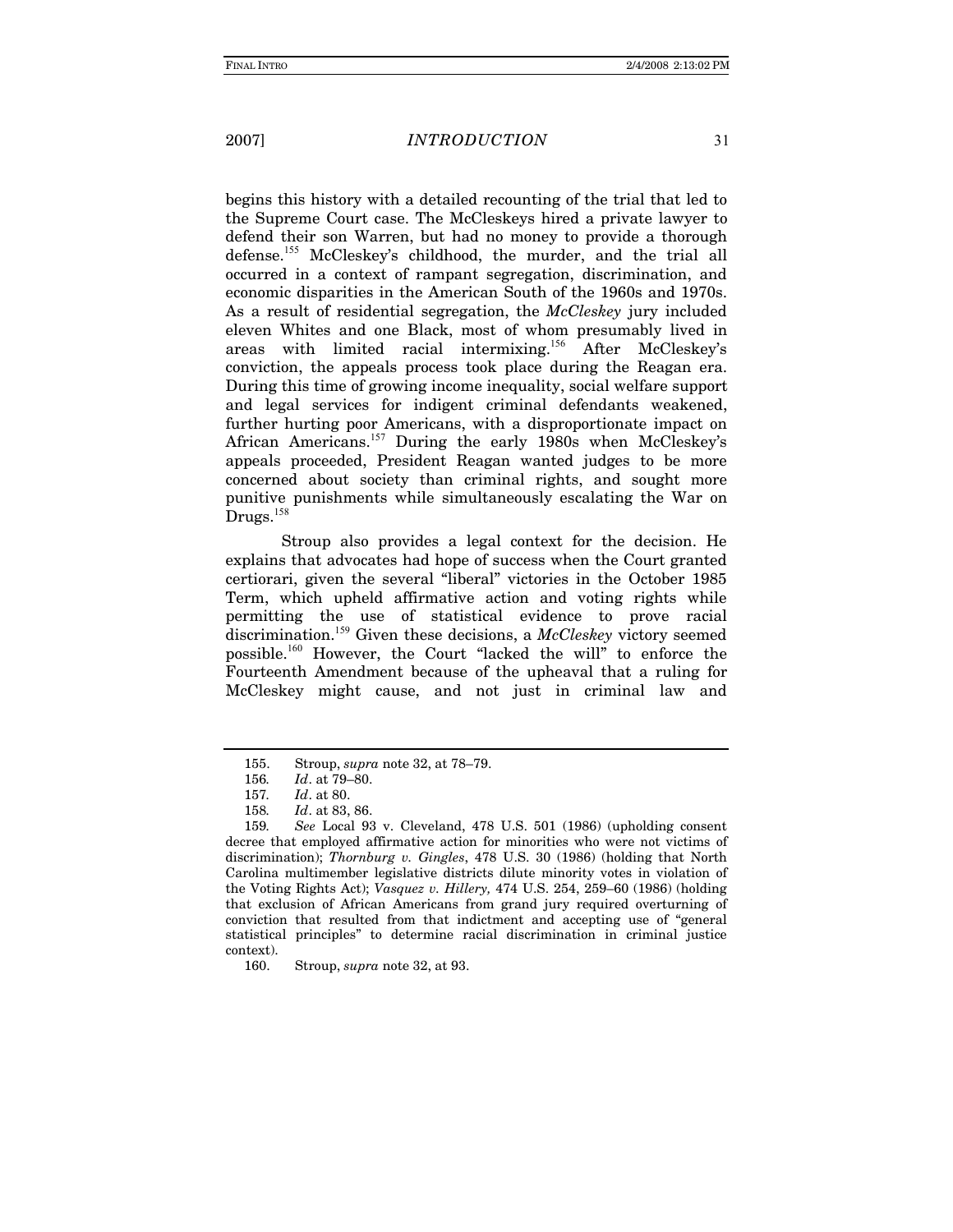#### COLUMBIA HUMAN RIGHTS LAW REVIEW 32  $139:1$

procedure.<sup>161</sup> Stroup's detailed recounting of the social and historical context of the era calls attention to the present. The same forces which existed at the time of McCleskey exist today. These forces are related to race and criminal law, along with pervasive racial disparities in housing, education, health care, and other domains of law and social policy. Stroup's history of the McCleskey era illuminates the present as the staging ground for the next era of litigation and political struggle.

### **IV. CONCLUSION**

The articles in this Symposium offer a set of connected frameworks for a renewal of legal advocacy and scholarship to address the principles of racial justice. The product of interactions between legal scholars, civil rights advocates, litigation experts, and empirical researchers, the richly nuanced articles that follow present a wide range of thoughtful and passionate approaches to the challenge of McCleskey. The authors offer innovative ways to address the problem of racial bias in criminal justice. Some cite the need for continued rigorous studies to offer clear evidence of disparate racial impact that might create sufficient media outrage to warrant legislative or judicial changes. Others cite the Kentucky Racial Justice Act<sup>162</sup> or the New Jersey Supreme Court's efforts to reduce racial impact<sup>163</sup> as models, although the results of those efforts have been mixed at best, and political conditions preclude those models from being adopted more widely. Although the authors' positions range from cautious hope to pessimism, they share a desire to force this country to consider the implications of racial disparities that derive from a long history of racial subjugation, if not from racial animus in some individual cases. With the implicit toleration of racial discrimination by the Supreme Court, however, the McCleskey decision impedes the ability of advocates to convince other stakeholders to use their efforts to ensure a more race-neutral

<sup>161.</sup> Id. at 96.

<sup>162.</sup> Ky. Rev. Stat. Ann. § 532.300-309 (West 1998).

N.J. Stat. Ann. § 2C:11-3(e) (1978) (requiring the Supreme Court to 163. decide whether each death sentence was applied fairly: "Every judgment of conviction which results in a sentence of death under this section shall be appealed, pursuant to the Rules of Court, to the Supreme Court. Upon the request of the defendant, the Supreme Court shall also determine whether the sentence is disproportionate to the penalty imposed in similar cases, considering both the crime and the defendant").